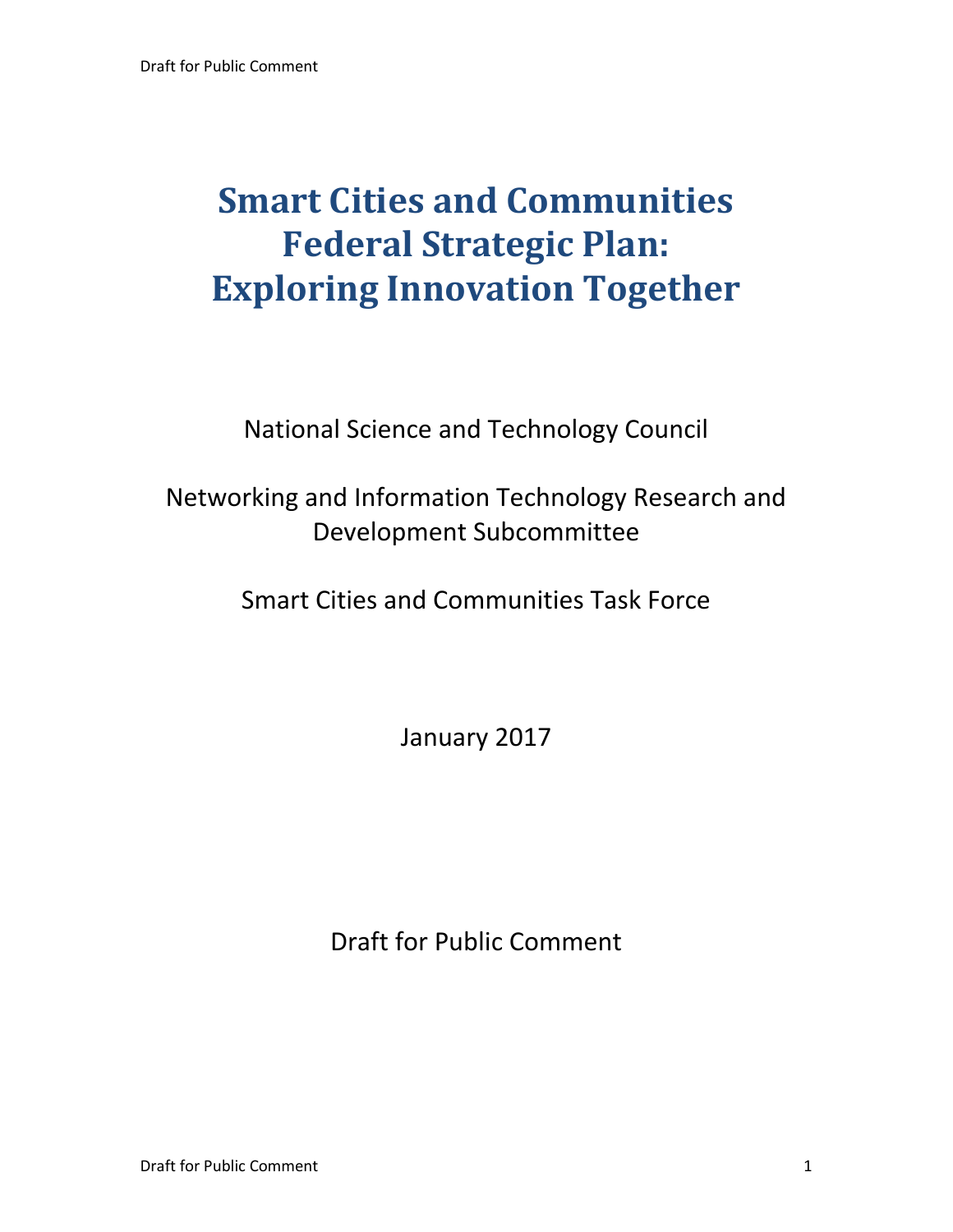#### **About this Document**

The Smart Cities and Communities Task Force developed this report. The Task Force reports to the Subcommittee on Networking and Information Technology Research and Development (NITRD). This draft report is being released for public comment and will be revised in response to those comments.

#### **About the Subcommittee on Networking and Information Technology Research and Development**

NITRD is a body under the Committee on Technology (CoT) of the National Science and Technology Council (NSTC). The NITRD Subcommittee coordinates multiagency research and development (R&D) programs to help assure continued U.S. leadership in networking and information technology, satisfy the needs of the Federal Government for advanced networking and information technology, and accelerate development and deployment of advanced networking and information technology. It also implements relevant provisions of the High-Performance Computing Act of 1991 (P.L. 102-194), as amended by the Next Generation Internet Research Act of 1998 (P.L. 105-305), and the America Creating Opportunities to Meaningfully Promote Excellence in Technology, Education and Science (COMPETES) Act of 2007 (P.L. 110-69). For more information, see www.nitrd.gov.

#### **About the NITRD Smart Cities and Communities Task Force**

The Smart Cities and Communities Task Force is a body under the NITRD Cyber-Physical Systems (CPS) Interagency Working Group (IWG). The CPS IWG's purpose is to coordinate programs, budgets, and policy recommendations for CPS R&D across the Federal government. This includes identifying and integrating requirements, facilitating joint program planning, and developing joint strategies for the CPS R&D programs conducted by agency members of the NITRD Subcommittee and CPS IWG. Specifically, the Smart Cities and Communities Task Force was chartered to coordinate Federal action and partnerships with academia, industry, local cities and communities, and other government entities to enable cities/communities of all types in accessing networking and information technologies and services. This access is intended to support cities/communities in developing smart solutions that enhance sustainability and quality of life, improve health and safety, and further economic prosperity.

#### **Copyright Information**

This is a work of the U.S. Government and is in the public domain. It may be freely distributed, copied, and translated; acknowledgment of publication by the Office of Science and Technology Policy (OSTP) is appreciated. Any translation should include a disclaimer that the accuracy of the translation is the responsibility of the translator and not OSTP. It is requested that a copy of any translation be sent to OSTP. This work is available for worldwide use and reuse and under the Creative Commons CC0 1.0 Universal license.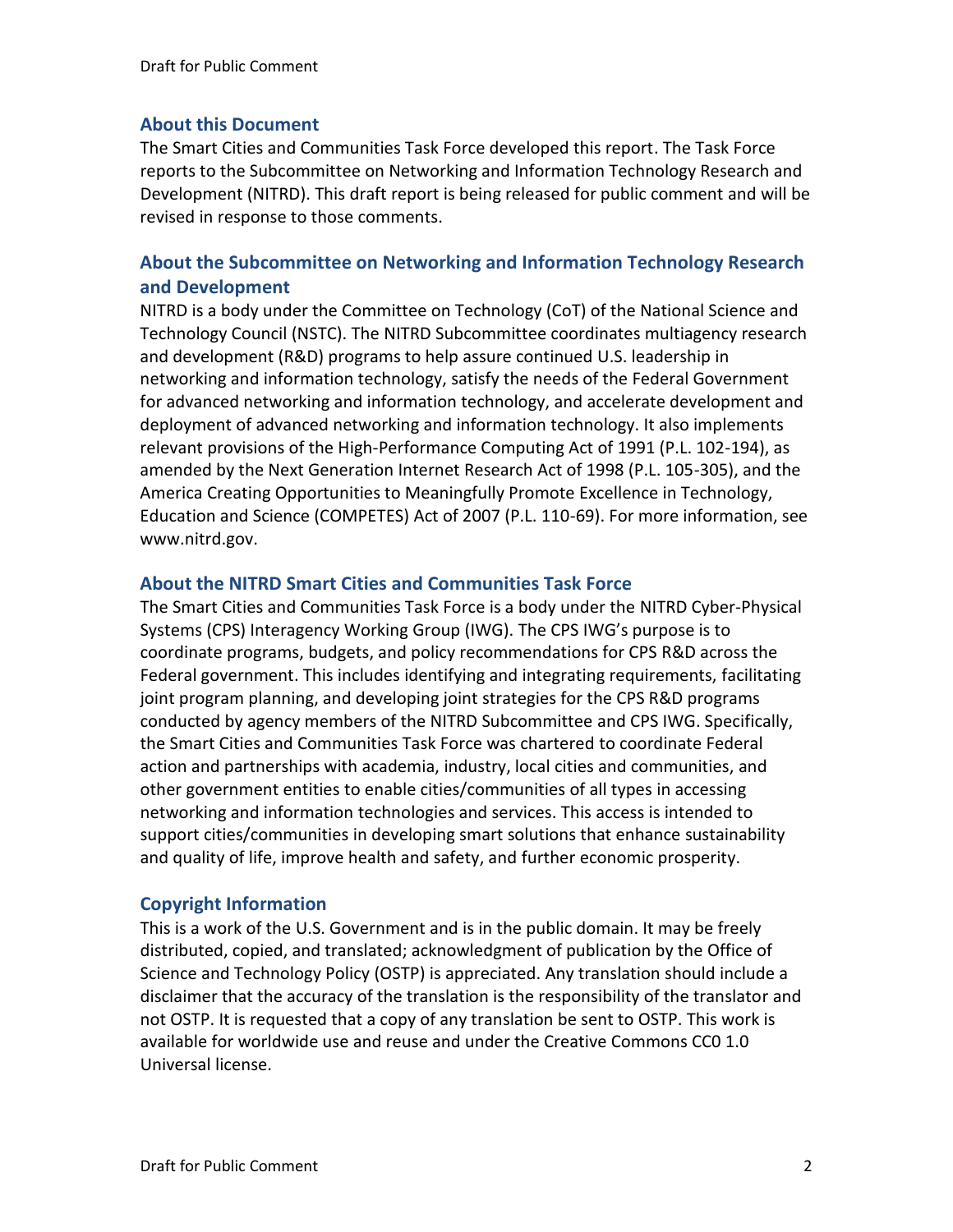## **Smart Cities and Communities Task Force**

Ken Calvert, Co-Chair, NSF Chris Greer, Co-Chair, NIST Ken Leonard, Co-Chair, DOT

#### **Participating NITRD Member Agencies**

### Department of Commerce (DOC)

National Institute of Standards and Technology (NIST)

#### Department of Energy (DOE)

Office of Electricity Delivery and Energy Reliability (OE) Office of Science (SC)

Department of Health and Human Services (HHS) National Institutes of Health (NIH)

Department of Homeland Security (DHS)

#### Independent Agencies and Offices

Environmental Protection Agency (EPA) National Aeronautics and Space Administration (NASA) National Science Foundation (NSF) Office of Management and Budget (OMB) Office of Science and Technology Policy (OSTP) National Coordination Office for Networking and Information Technology Research and Development (NITRD/NCO)

#### **Participating Non-NITRD Member Agencies**

Department of Agriculture (USDA)

#### Department of Commerce (DOC)

Census Bureau International Trade Administration (ITA) National Telecommunications and Information Administration (NTIA)

#### Department of Energy (DOE)

Office of Energy Efficiency and Renewable Energy (EERE) Department of Health and Human Services (HHS) Centers for Disease Control and Prevention (CDC)

Department of Housing and Urban Development (HUD) Office of Community Planning and Development

#### Department of State

#### Department of Transportation (DOT)

Federal Highway Administration (FHWA) Federal Aviation Administration (FAA)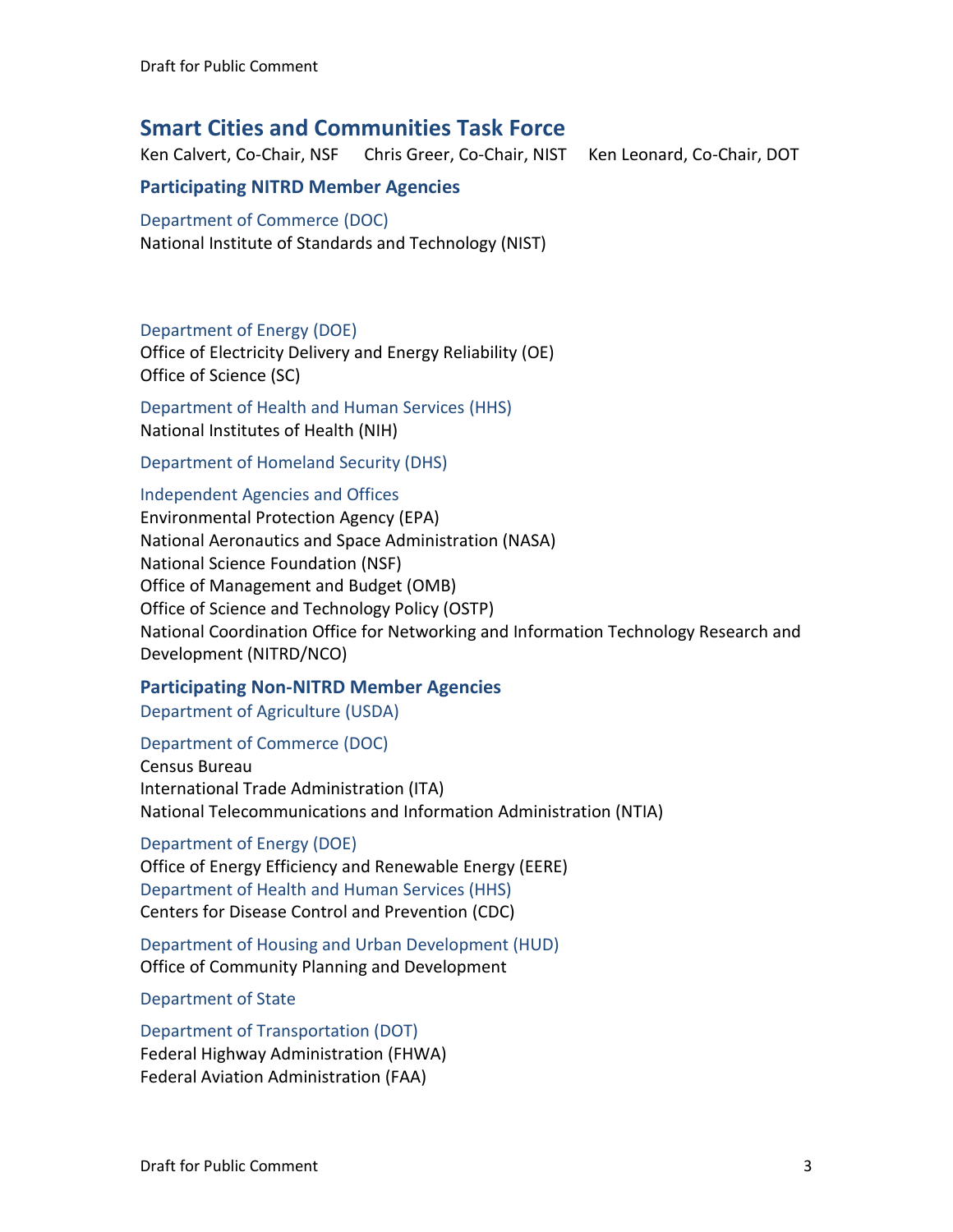## **Table of Contents**

| 1.1 Smart City/Community Challenges and the Role of Digital Technology                    |  |
|-------------------------------------------------------------------------------------------|--|
|                                                                                           |  |
|                                                                                           |  |
|                                                                                           |  |
| 2.1.1 Facilitate city/community engagement in an iterative research cycle 12              |  |
| 2.1.2 Support research transition to practice in cities/communities 13                    |  |
| 2.1.3 Accelerate local solutions using community-centric programs 14                      |  |
| 2.2 Facilitate Secure and Resilient Infrastructure, Systems, and Services for Smart       |  |
| 2.2.1 Enable cities/communities to assess, leverage, and enhance existing infrastructure, |  |
|                                                                                           |  |
| 2.2.2 Support cities/communities in designing new secure and resilient infrastructure,    |  |
|                                                                                           |  |
| 2.2.3 Foster smart infrastructure, systems, and services with long-term capacity  17      |  |
| 2.3 Foster Smart Cities/Communities through Data and Knowledge Sharing, Best Practices,   |  |
|                                                                                           |  |
| 2.3.1 Advance secure, privacy-preserving data sharing and interoperability  18            |  |
|                                                                                           |  |
|                                                                                           |  |
| 2.3.4 Boost global technology trade and investments opportunities 21                      |  |
| 2.4 Enable Evaluation of Progress and Long-term Growth of Smart Cities/Communities22      |  |
|                                                                                           |  |
| 2.4.3 Facilitate long-term sustainability by boosting human capital 24                    |  |
| 2.4.4 Communicate successes and lessons learned through cross-sector platforms  25        |  |
|                                                                                           |  |
|                                                                                           |  |
|                                                                                           |  |
| 3.1.2 Facilitate secure and resilient infrastructure, systems, and services for smart     |  |
|                                                                                           |  |
| 3.1.3 Foster smart cities/communities through data and knowledge sharing, best practices, |  |
|                                                                                           |  |
| 3.1.4 Enable evaluation of progress and long-term growth of smart cities/communities  27  |  |
|                                                                                           |  |
|                                                                                           |  |
|                                                                                           |  |
|                                                                                           |  |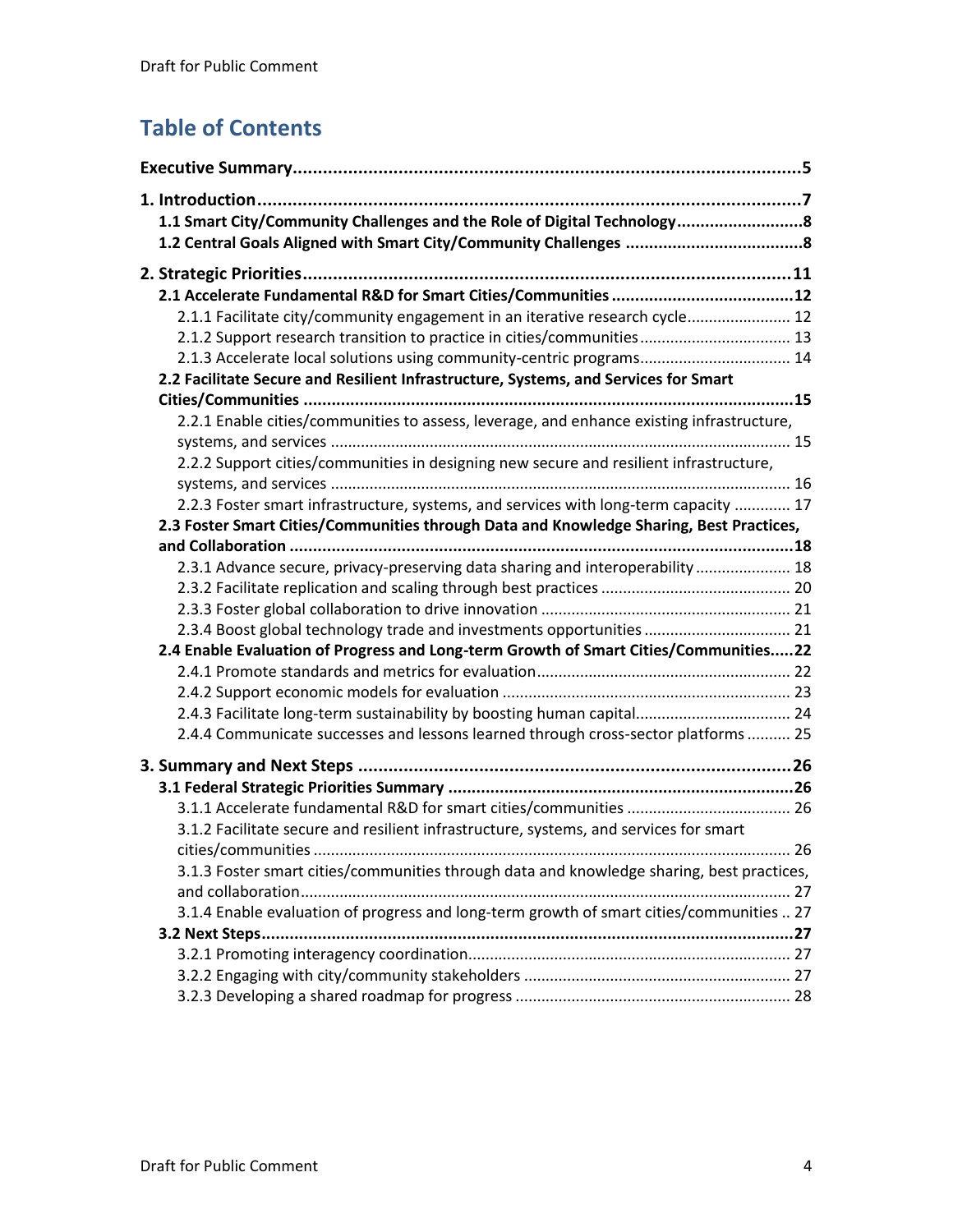## **Executive Summary**

Motivated by a vision of ubiquitous, smart infrastructure, systems, and services, many cities and communities view advances in networking and information technology as a way to increase efficiency, reduce costs, and improve quality of life for their residents. They seek to become "smart cities" and "smart communities" by embedding new digital technologies into their infrastructure, systems, and services to enhance existing, and develop new, city/community resources. Smart city/community solutions are intended to enable new capabilities and opportunities—all in the face of limited budgets. The possible applications are numerous: citizen services, smart grids, intelligent transportation systems, and remote healthcare, to name a few.

Although information technology promises enormous public benefits, it also introduces new challenges. These challenges range from technical to ethical, legal, and social, including cybersecurity, data sharing and analysis, privacy, public health and well-being, workforce and education needs, and cultural and socioeconomic considerations. Addressing these challenges requires new forms of cross-sector and cross-government collaboration, experimentation, knowledge sharing, and alignment.

This strategic plan offers a high-level framework to guide and coordinate smart city/community-related Federal initiatives, with an emphasis on local government and stakeholder engagement. Coordinating efforts across Federal agencies should help accelerate the development of smart city/community solutions that maximize the value of investments and optimize benefits to residents.

The Central Goals that motivate this strategy are to:

- Understand local needs and local goals;
- Accelerate smart city/community innovation and infrastructure improvement;
- Facilitate cross-sector collaboration and bridge existing silos;
- Boost exports and promote U.S. global leadership; and
- Focus on people-centered solutions that support job growth and economic competitiveness.

A key objective of this plan is to identify priorities for Federally funded research and development (R&D) as well as capacity-building to help transform our cities and communities and improve our standards of living. To do so, the Strategic Priorities identified herein are to:

- Accelerate fundamental R&D for smart cities/communities;
- Facilitate secure and resilient infrastructure, systems, and services for smart cities/communities;
- Foster smart cities/communities through data and knowledge sharing, best practices, and collaboration; and
- Enable evaluation of progress and long-term growth of smart cities/communities.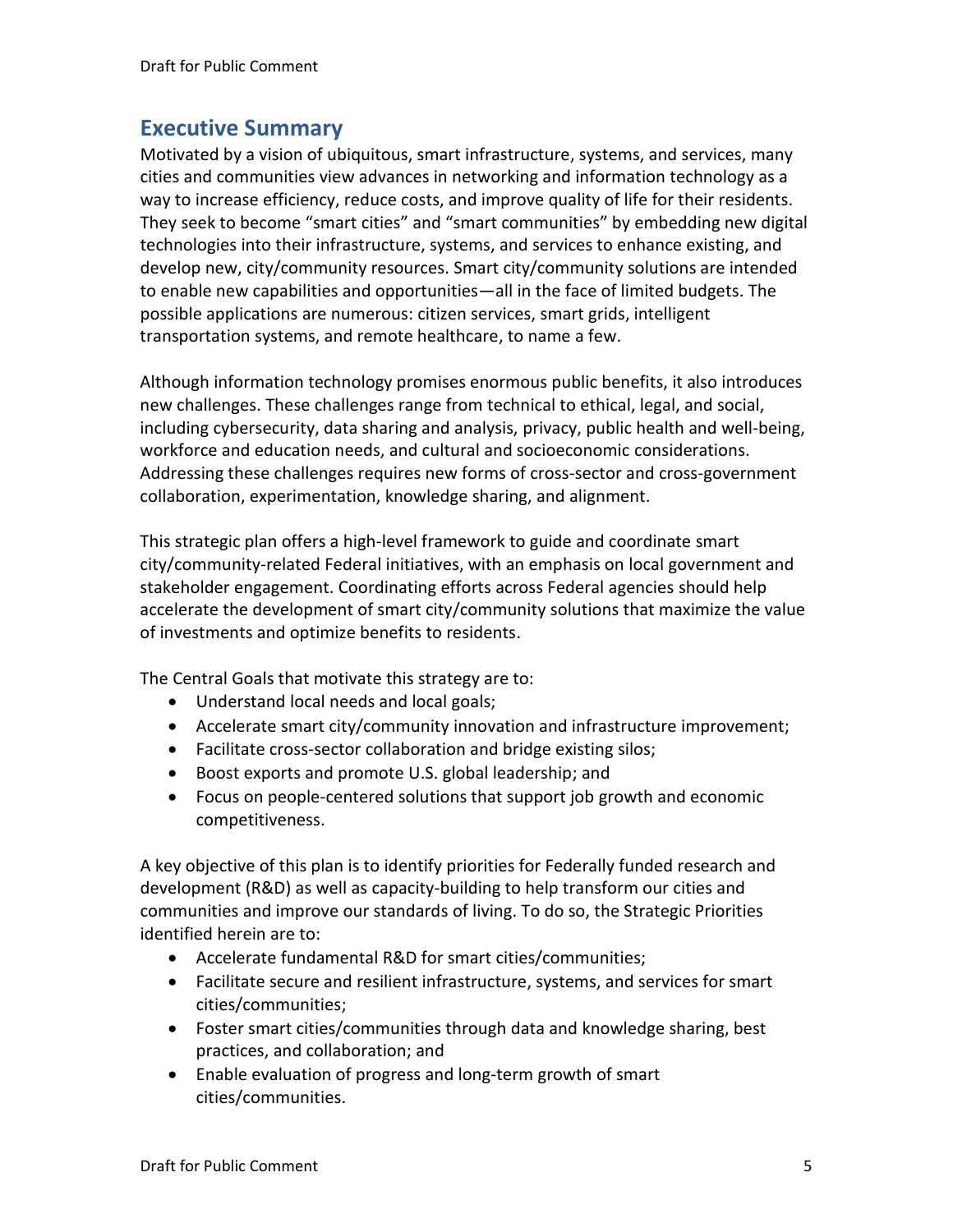This plan envisions Federal agencies working together and engaging with local leaders, academia, industry, civil society, and other key stakeholders. The aim is to accelerate the development and implementation of new discoveries and innovations that in turn enable cities and communities to achieve local goals and address their most important challenges. Therefore, the Next Steps recommended in this strategic plan include, through the Smart Cities and Communities Task Force, promoting interagency coordination and collaboration; engaging cities/communities to collect feedback on and enable continued refinement of this strategic plan and future efforts; and developing a roadmap for specific Federal actions to execute the Strategic Priorities presented here.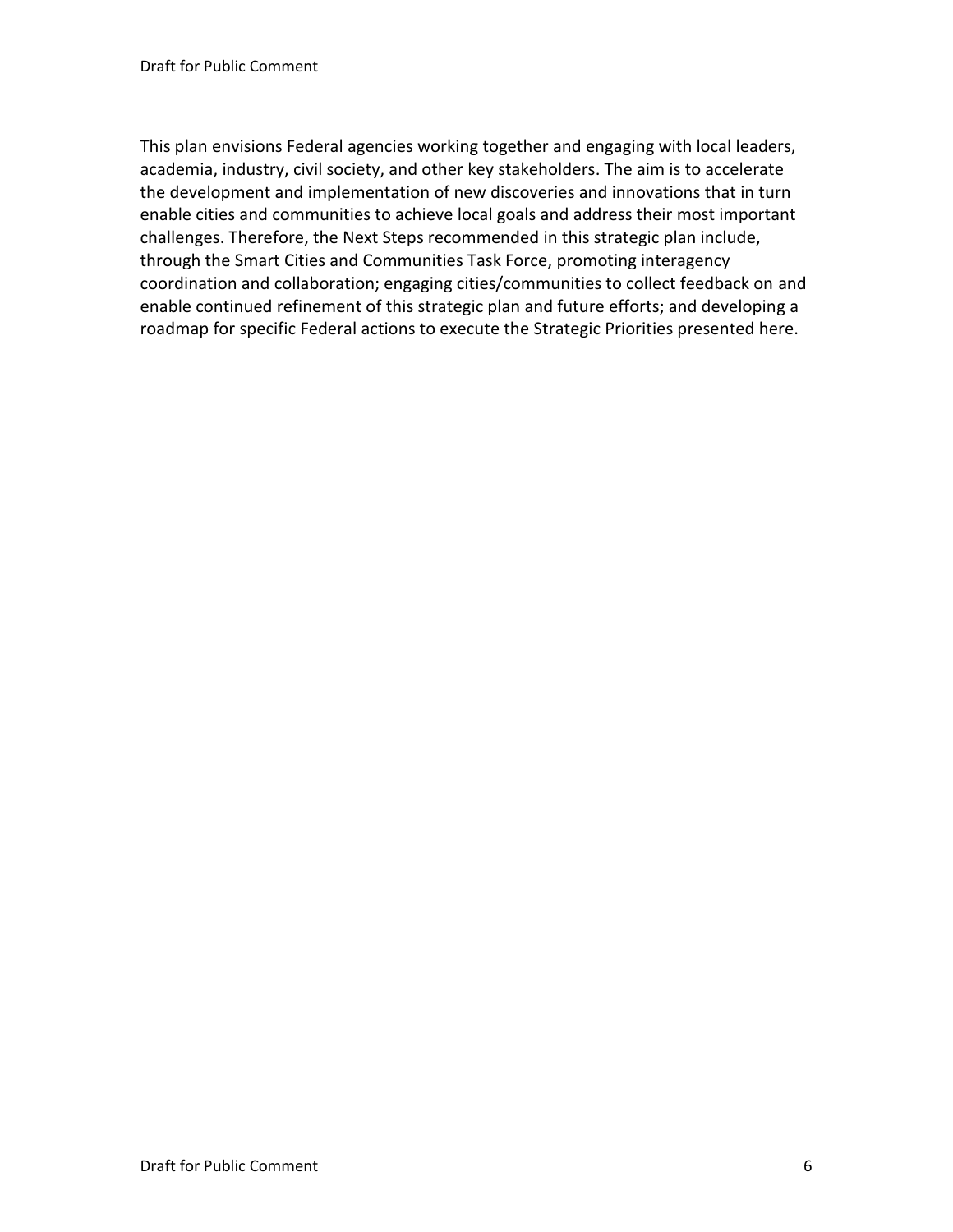## **1. Introduction**

Recent advances in information and communications technologies (ICT) hold the potential for transformational change for cities and communities across the Nation and globally. By utilizing these technologies to improve existing infrastructure and enable new systems and services, cities and communities aim to improve efficiency and reduce costs, create new economic opportunities, enhance sustainability, improve quality of life, and meet other needs for their residents and businesses.<sup>1,2,3</sup>

Many have called for close cooperation and collaboration between Federal agencies, state and local governments, smart city/community stakeholders, and international partners in promoting progress toward such smart city and community goals. $^{2,3}$  This Smart Cities and Communities Strategic Plan sets out Central Goals, Strategic Priorities, and Next Steps for the Federal government in fulfill its role in the transition to nextgeneration cities and communities (see Figure 1).



Figure 1: Visual representation of this Smart Cities and Communities Federal Strategic Plan. Section 1 offers Smart City/Community Challenges and Central Goals toward addressing these challenges. Federal Strategic Priorities outline priority areas and actions for Federal agencies in realizing these goals, and the embedded Case Studies offer examples of current Federal activities aligned with the priorities (see Section 2). Next steps for pursuing the Federal Strategic Priorities are described in Section 3.

[https://www.brookings.edu/research/getting-smarter-about-smart-cities/.](https://www.brookings.edu/research/getting-smarter-about-smart-cities/)  $2$  "Smart Cities, Regions, and Communities Export Opportunities," last modified 2016, [http://www.trade.gov/markets/smartcities.pdf.](http://www.trade.gov/markets/smartcities.pdf)

 $1$  "Getting Smarter About Smart Cities," last modified April 23, 2014,

<sup>&</sup>lt;sup>3</sup> "President's Council of Advisors on Science and Technology Report to the President: Technology and the Future of Cities," last modified February 2016,

[https://www.whitehouse.gov/sites/default/files/microsites/ostp/PCAST/pcast\\_cities\\_report\\_\\_\\_final\\_3\\_2](https://www.whitehouse.gov/sites/default/files/microsites/ostp/PCAST/pcast_cities_report___final_3_2016.pdf) [016.pdf.](https://www.whitehouse.gov/sites/default/files/microsites/ostp/PCAST/pcast_cities_report___final_3_2016.pdf)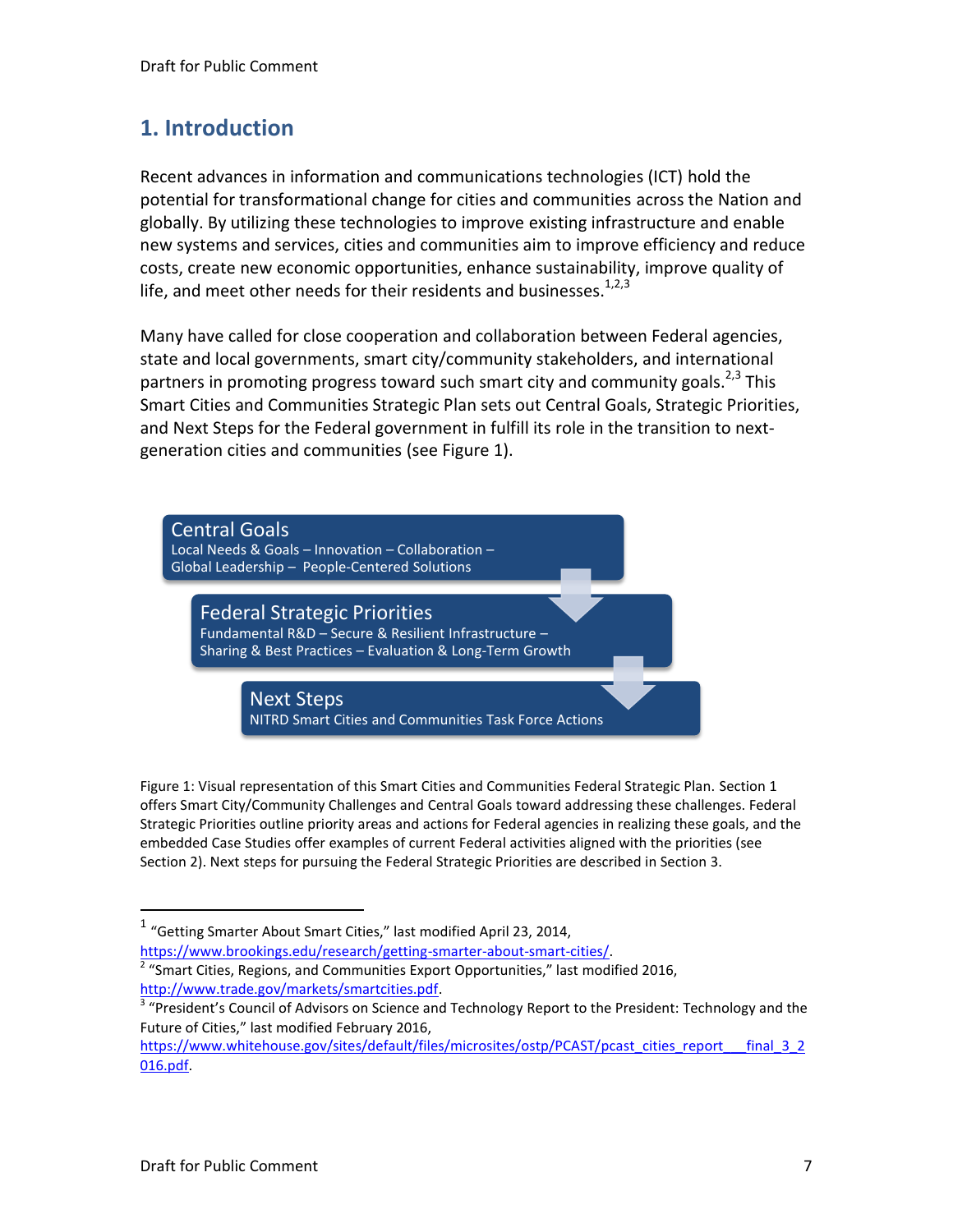#### **1.1 Smart City/Community Challenges and the Role of Digital Technology**

Cities and communities across the Nation are today facing complex and persistent challenges stemming from changing populations and aging infrastructure. In particular, demands on city/community infrastructure, systems, and services are growing and changing, prompting important new needs, such as more effective use of limited space, greater walkability, and ways to support residents across all socioeconomic statuses. In addition, the need for improved resilience in the face of natural and man-made disasters adds to the challenges that cities and communities are facing. These challenges directly manifest for city/community residents as well.

Being able to address these challenges is in and of itself difficult. Ongoing city/community operations are often dependent upon the very infrastructure, services, and systems that could benefit from innovation—and finding the time, energy, and resources to improve city/community capabilities without adversely affecting these ongoing operations is not trivial. $1,2,3$  Consider, for example, routine roadway construction projects; cities and communities must often conduct these projects during limited nighttime and weekend hours, so as to minimize disruptions for residents who rely upon the roadways to commute to and from work.

At the same time, advances in networking and information technology over the last several decades have transformed individuals' lives, rapidly altering how we live, work, and communicate. Integrating these digital technologies with physical infrastructure at the city/community level similarly enables innovative opportunities and solutions to the challenges cities/communities are facing. By working closely with cities/communities to support this integration in ways described in this strategic plan, Federal agencies can help facilitate solutions to city/community challenges and catalyze the smart cities and smart communities of the future.

#### **1.2 Central Goals Aligned with Smart City/Community Challenges**

Smart city/community projects are inherently undertaken at the local and state levels. To be an effective partner in these efforts, Federal efforts must therefore be well aligned with state and local needs. Considering the types of challenges facing cities/communities described in Section 1.1 above, as well as a range of ongoing smart city/community activities, the Smart Cities and Communities Task Force identified a set of five high-level challenge areas to inform this Federal strategy. These challenge areas and associated Central Goals are described below.

Like cities and communities today, no two smart cities/communities are exactly the same. Local cities/communities with varying needs and resources are embracing the smart city/community concept, but are pursuing goals that reflect different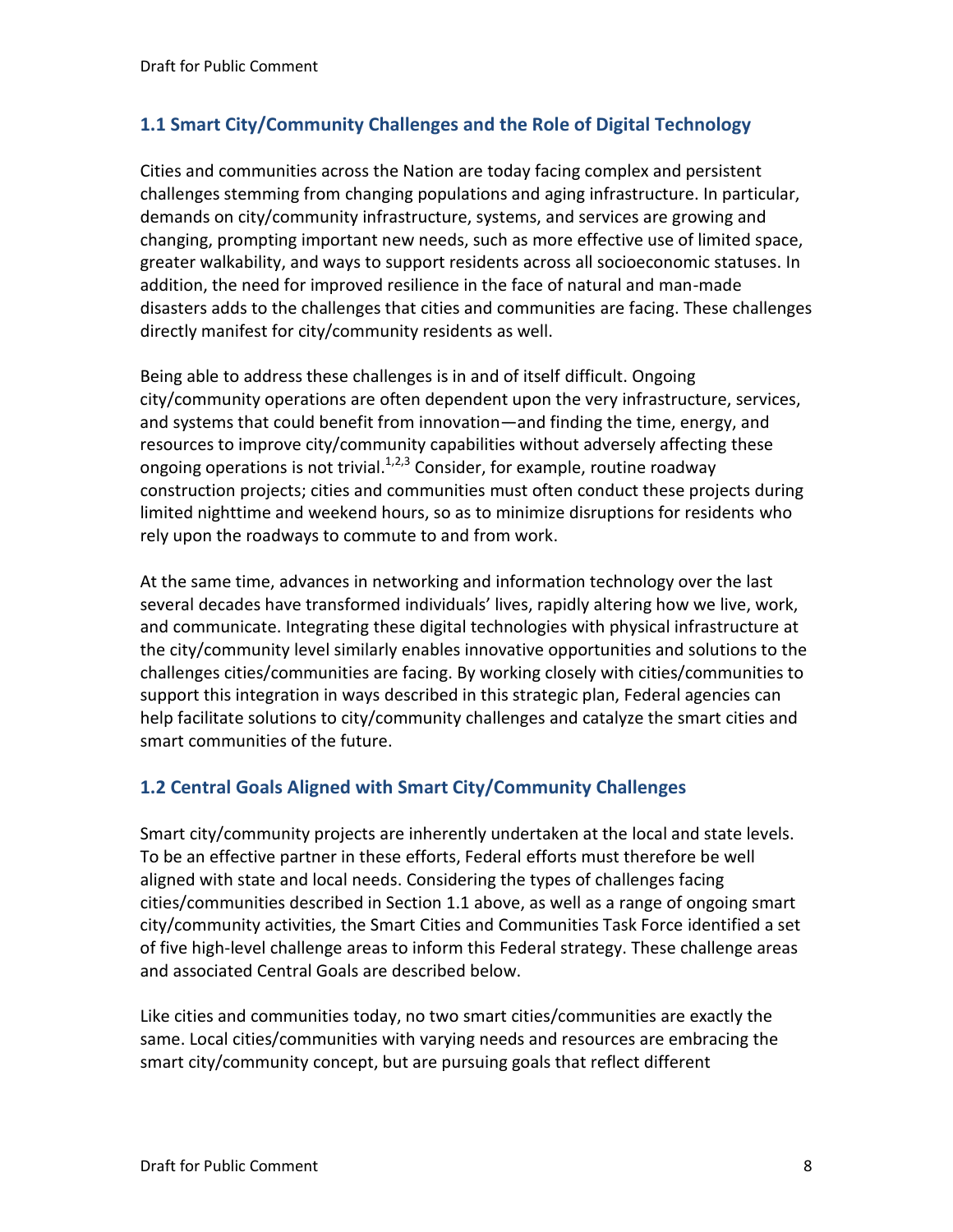circumstances, needs, and aspirations. This lack of uniformity makes it difficult to agree on what makes a city or community "smart."<sup>4</sup> However, there is a consistent vision across cities and communities—rural, urban, and tribal alike—that the leadership challenge lies with the local government to engage residents in identifying city/community goals, setting priorities, evaluating technical options, and managing implementation, operations, and assessment. Recognizing this challenge, the first Federal goal is:

(1) Understand Local Needs and Local Goals.

Federal smart city/community activities need to be informed by cities and communities and reflect the diverse challenges faced by cities/communities of all types (e.g., rural, suburban, urban, small and large). The focus should be on long-term sustainability of solutions, with consideration of privacy and security as well as social, behavioral, and economic factors in each city/community.

Current smart cities/communities initiatives are fueled by recent advances in information and communications technologies (ICT) combined with the declining price of such technologies. However, cities/communities are challenged to meet not only today's needs, but also those of tomorrow with changing populations, new economic pressures, and increased expectations of residents and businesses for continuing improvements in infrastructures, systems, and services. Meeting tomorrow's needs will require continuing advances in ICT and their adoption in the smart city/community marketplace. The second goal recognizes the important role of Federal agencies in promoting R&D and transition to practice of innovative new smart city/community technologies.

(2) Accelerate Smart Cities/Communities Innovation and Infrastructure Improvement.

Smart city/community innovation may be enabled by accelerating the entire pipeline, from fundamental R&D to testbeds for transitioning research to practice, as well as capacity-building to improve existing and new infrastructure, systems, and services. Design considerations include promoting interoperability and integration across sectors, and enabling improved security and privacy.

The goals of smart city/community projects typically focus on social (e.g., quality of life) or economic benefits and may not necessarily correspond to technological, geographical, organizational, or disciplinary boundaries. For example, making a city/community more livable and workable crosses sectors from transportation to health care and public safety; requires cooperation between the public and private sectors; involves technologies from distributed sensor networks to real-time data

 $^4$  For example, ITU's Telecommunication Standardization Sector (ITU-T) has provided an analysis of 116 definitions for "[a smart sustainable city.](http://www.itu.int/en/ITU-T/focusgroups/ssc/Pages/default.aspx)"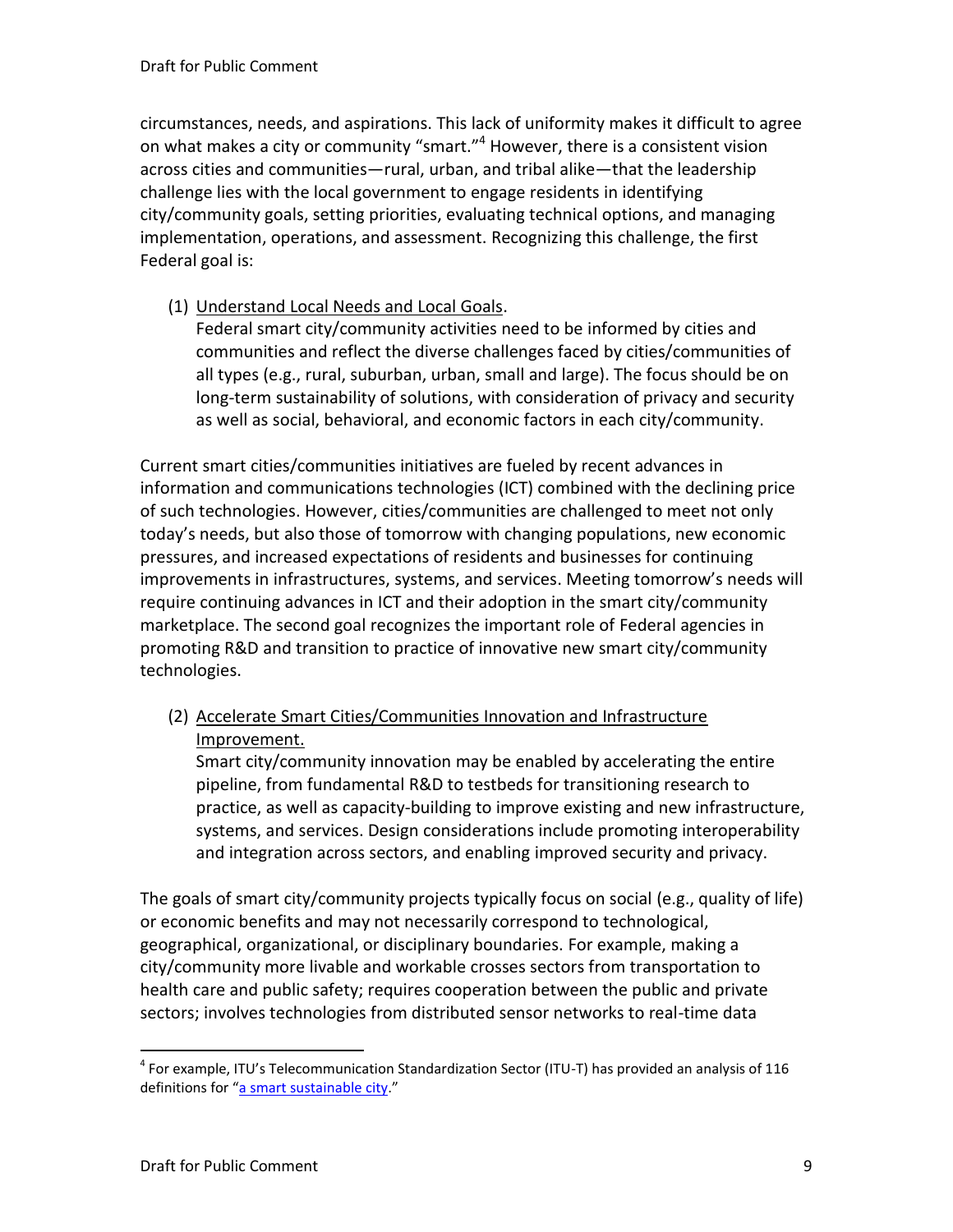analytics and control and automation; draws from disciplines spanning engineering, computer and information science, the social, behavioral, and economic sciences, and beyond; and in many cases requires transitioning research to practice through testing at scale. Similarly, resilience to large-scale disasters or progress in broad transportation, energy, or other large-scale infrastructure projects may not be achieved by a city/community working alone, but may require a regional effort that brings together a diversity of authorities, entities, and interests.

The challenge for cities and communities here lies in bridging these divisions and silos. Thus, the third goal focuses on interagency coordination and use of the convening power of Federal agencies to enhance cooperation and facilitate new partnerships across agencies, sectors, and stakeholders. Figure 2 provides examples of Federal programs that bridge sectors and technology readiness levels, and Section 3 describes a convening role for the Federal government in bringing together representatives from cities and communities along with innovators from academia and industry to develop replicable solutions that are portable across cities/communities, interoperable across technologies and sectors, extensible, and cost-effective.

(3) Facilitate Cross-Sector Collaboration and Bridge Existing Silos. Increasing efficiency and maximizing resources calls for collaboration across domains (e.g., integrating innovations at the nexus of food, energy, and water systems), organizational sectors (e.g., public-private partnerships that bring together government, academe, industry, and non-profit organizations), and geographic boundaries (e.g., cities/communities, states, and nations).



Figure 2: Examples of Federal smart city/community bridging programs. The image depicts examples of smart city/community bridging programs supported by the Federal government by application area (vertical axis) and technology readiness level, from research to exploratory deployment (horizontal axis). Bridging programs are those that cross multiple application areas (vertically-elongated ovals) or span multiple technology readiness levels (horizontallyelongated ovals).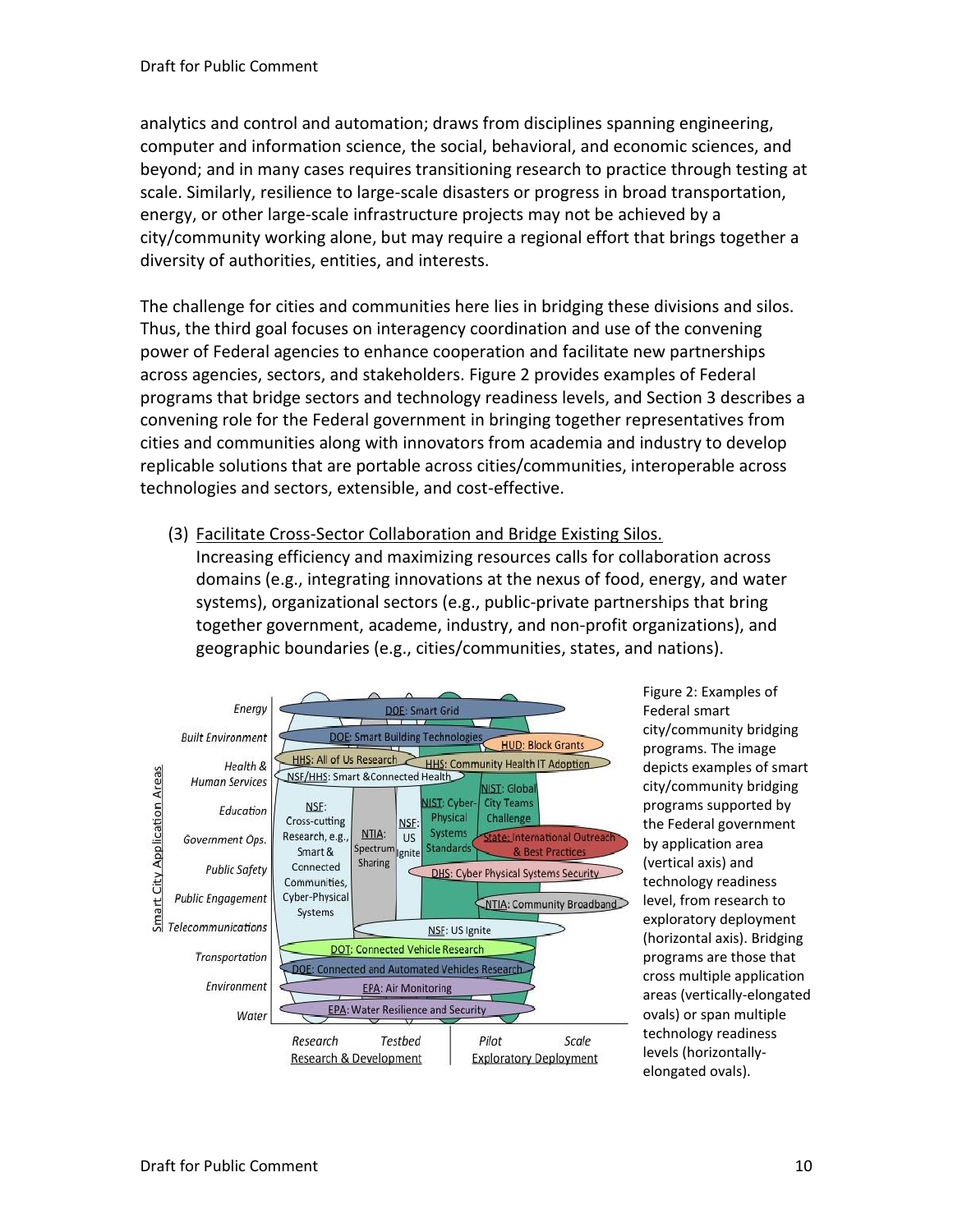Smart cities and communities benefit from a robust technology marketplace that provides for healthy competition and economies of scale that help keep prices low, and offers a range of choices and options enabled by interoperability and replicability domestically and globally. The challenge for cities and communities is that individually they may have only limited influence on the marketplace. Recent reports have noted that nations around the world are racing to transform their cities and communities and reap the economic and social benefits that smart cities/communities promise, including skilled jobs creation, new products and services, and global trade and investment opportunities.<sup>2,3</sup> The fourth goal, therefore, recognizes an important Federal role and interest in the global smart city/community technology marketplace.

(4) Boost Exports and Promote U.S. Global Leadership.

The Federal government may foster industry-driven standards, sharing of best practices domestically and internationally, and interoperable and replicable solutions to increase global trade, investments, and export opportunities, and global leadership for smart cities/communities.

To be successful, a smart city/community project must provide tangible benefits to residents. Moreover, for a given smart citiy/community innovation to be sustainable, the city/community needs to attract and retain talented individuals and provide education and training to help residents understand how to utilize and build on the technological innovations and new jobs and business opportunities that are being created. The challenges of ensuring that smart city/community efforts create measurable benefits for residents and provide for appropriate education and training are best met by a broad, cooperative effort. The fifth goal recognizes the Federal government can play an important role in facilitating progress on these design, measurement, and workforce (including education and training) challenges.

(5) Focus on People-Centered Solutions that Support Job Growth and Economic Competitiveness.

Smart city and community projects should improve quality of life for all residents, advance education and workforce development initiatives that build the capacity for equal opportunity, and enable inclusive and sustainable smart cities and communities of the future.

Section 2 below delineates Strategic Priorities, together with case studies of current activities led by Federal agencies, for achieving these goals.

## **2. Strategic Priorities**

The following Strategic Priorities provide a vision and structure for agency activities in the future; the case studies presented provide current and past examples for illustration. Future agency activities may contribute to a single priority or multiple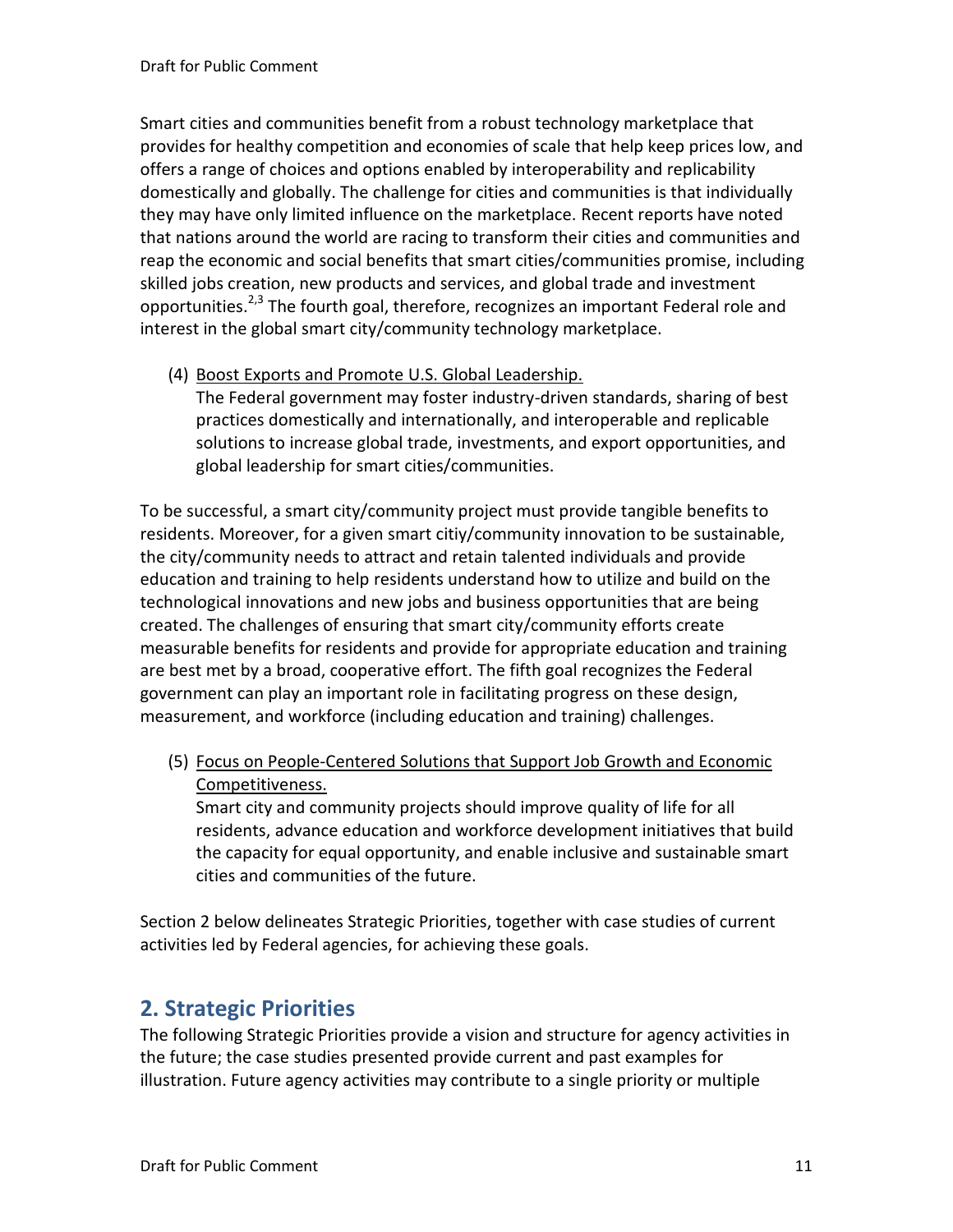priorities. For greatest success, Federal agencies' activities, in sum, should address all Strategic Priorities outlined below.

#### **2.1 Accelerate Fundamental R&D for Smart Cities/Communities**

Fundamental scientific and engineering research in the fields of computing, engineering, social sciences, ethics, education, and policy over the last several decades has enabled today's smart city/community innovations. Investments by Federal agencies should transcend science and engineering disciplines, cross a broad range of application areas, and be conducted in close engagement with cities/communities. The following list exemplifies some research areas that provide the foundation of knowledge for smart city/community solutions (note that this list is not intended to be exhaustive):

- Create next-generation capabilities leveraging big data techniques and technologies, real-time analytics, decision-making, adaptation, and automation of systems and infrastructure to address local needs;
- Investigate cybersecurity and privacy scientific and engineering foundations and risk management strategies in order to achieve secure, privacy-sensitive, and resilient smart systems and infrastructure;
- Bolster the Nation's broadband and wireless network ecosystem and opportunities by exploring new wireless devices, communication techniques, networks, systems, and services to enhance high-speed, software-defined connectivity and leverage the emerging Internet of Things (IoT);
- Understand and integrate the role of humans in smart systems, including social, behavioral, economic, cultural, legal, and ethical drivers, incentives, and intended and unintended consequences;
- Advance the theories of science, technology, engineering, and mathematics, including computing (STEM) learning and education that are enabled by technology innovations and simultaneously enable future technology advances to achieve sustainable solutions for local challenges; and
- Develop real-time models of human behavior, disease occurrence and transmission, and disasters to optimize healthcare and first-responder resources in dynamic situations.

Fundamental research provides a foundation for subsequent applied research as well as activities that support transition of research innovations into city/community settings, including at-scale testing.

#### 2.1.1 Facilitate city/community engagement in an iterative research cycle

Collaboration with city/community stakeholders represents a key element in advancing smart city/community innovation and implementation. Research should include close engagement, well-developed partnerships, and iteration with city/community stakeholders—citizens, entrepreneurs, civic leaders, and policy makers—in ways that accelerate innovation, increase value of investments, and facilitate adoption of smart solutions. This engagement includes working closely with cities and communities to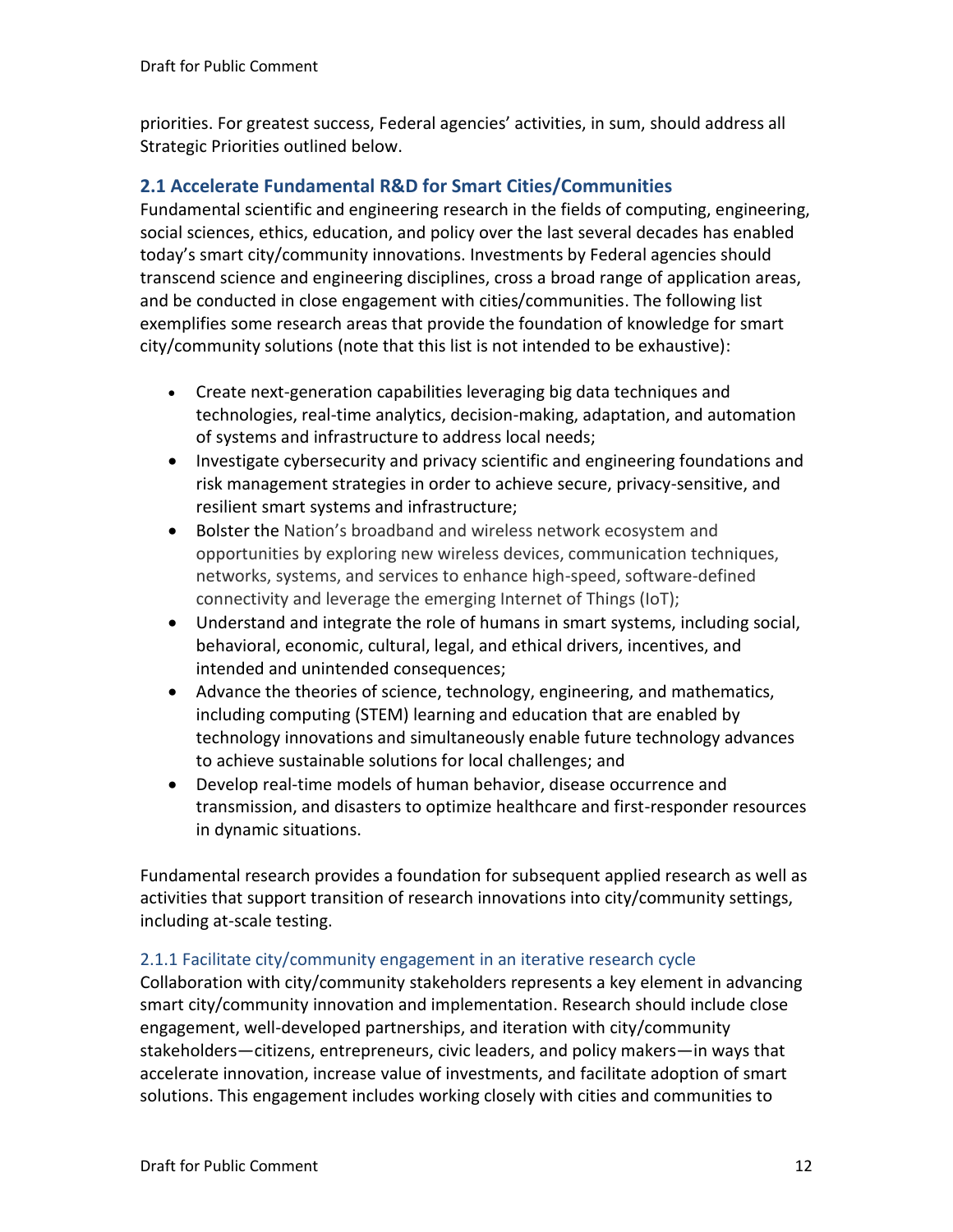unearth the challenges that they are facing; to inspire research questions based on these challenges; and to take the innovations that result from the associated research advances and pilot them in the very same cities and communities to evaluate the solutions, and continue the iterative cycle of innovation.

#### NSF Smart and Connected Communities Program

NSF has long supported the basic science and engineering research that lays the foundation of knowledge for smart cities and communities. Investment areas include, but are not limited to, Big Data, Cyber-Physical Systems, Critical Resilient Infrastructure Systems and Processes, Secure and Trustworthy Cyberspace, and Smart and Connected Health. In FY 2017, NSF will invest \$18.5M in a focuse[d Smart and Connected Communities \(S&CC\) program s](https://www.nsf.gov/funding/pgm_summ.jsp?pims_id=505364)olicitation. This program uniquely engages communities to help inform research questions and pilot solutions to local challenges for example, in the event of a natural disaster, using drones to provide wireless communications for emergency response teams. The S&CC program is highly interdisciplinary, spanning NSF's directorates for Computer and Information Science and Engineering; Education and Human Resources; Engineering; Geosciences; and Social, Behavioral, and Economic Sciences. The program will support use-inspired fundamental science research demonstrating three critical components: multidisciplinary integrative research, meaningful community engagement, and research capacity building.

#### 2.1.2 Support research transition to practice in cities/communities

The transition of research innovations to practice is critical to ensure that smart city/community innovations benefit cities/communities and their residents, and yield the greatest return on investment for the Federal government. The chasm between fundamental science and engineering research and full production is often referred to as the "Valley of Death." To bridge this divide, the Federal government should work synergistically with industry, non-governmental organizations, and other stakeholders to shepherd innovations using transition-to-practice programs to move research to adoption and fully realize their value. To do so, the Federal government should foster at-scale research platforms to test and evaluate innovations while mitigating risk especially early in the business cycle. Moreover, commercialization programs like the [Small Business Innovation Research](https://www.sbir.gov/) (SBIR) and Innovation Corps™ (I-Corps™)<sup>5</sup> programs should continue to receive support from multiple Federal agencies. Such programs provide a mechanism for the Federal government to foster strong, high-value partnerships with industry and create workforce training and recruiting opportunities, particularly with innovation and entrepreneurship as a focus.

<sup>&</sup>lt;sup>5</sup> For additional information, see **I-Corps at NSF** an[d I-Corps at NIH.](https://sbir.cancer.gov/programseducation/icorps)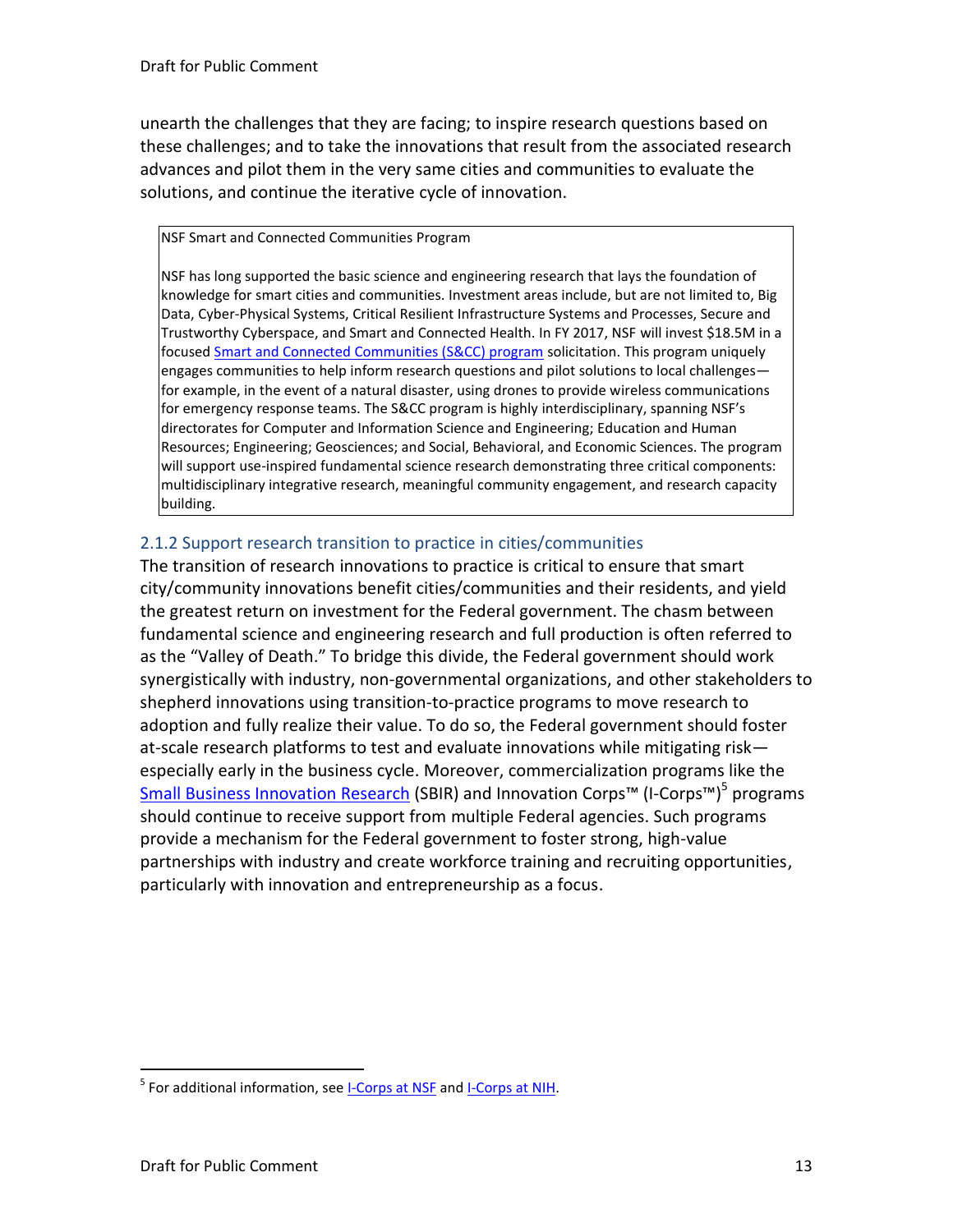#### NSF Advanced Wireless Research Testbed Programs

Beginning in FY 2017, NSF, together with a consortium of industry partners, plans to fund development of a set o[f Platforms for Advanced Wireless Research \(](https://www.nsf.gov/funding/pgm_summ.jsp?pims_id=505316)PAWR). This NSF-led publicprivate partnership aims to advance the development of next-generation wireless technologies and services. In partnership with over 20 companies and industry associations, NSF will invest \$50 million over 7 years, combined with an additional \$50 million committed by industry, to design, develop, deploy, and operate four city-scale wireless research platforms. Each platform will deploy an infrastructure focused on one or more aspects of wireless services (e.g., dynamic spectrum access, mobility at scale, measurement), allowing academic researchers, entrepreneurs, and wireless companies to test, prove, and refine advanced technologies and algorithms in real-world settings. The innovations that result from PAWR may have the potential to impact future generations of wireless networks and communication.

NTIA Institute for Telecommunications Sciences Research Testbed

NTI[A Institute for Telecommunications Sciences](https://www.ntia.doc.gov/office/ITS) (ITS) is developing a spectrum testbed in collaboration with the University of Colorado-Boulder to span the Federal research laboratory and university campus. The testbed will facilitate research to explore campus-scale wireless networking, spectrum sharing, and mobile applications, and enable collaborations between NTIA, the University of Colorado-Boulder, and the City of Boulder.

#### 2.1.3 Accelerate local solutions using community-centric programs

The Federal government has a role in shaping pilot projects, challenges/prize competitions, and other programs in cities and communities to leverage new technology to address local priorities. Such programs can broaden the impacts of innovations, and help integrate technologies across application areas relevant to the cities and communities.

DOT Smart City Challenge

DOT issued th[e Smart City Challenge](https://www.transportation.gov/smartcity) to encourage cities to propose holistic approaches to improving surface transportation performance within a city and integrate transportation with other smart city application areas such as public safety, public services, and energy. Seventyeight cities/communities responded with their vision for using emerging data, technologies, and applications to address daunting transportation challenges and demonstrate how their smart city/community will reduce congestion, keep travelers safe, protect the environment, connect underserved communities, and support economic vitality. Their responses blended 12 vision elements that addressed technologies, people, and data. Smart technologies such as connected and automated vehicles and sensor-based infrastructure connected citizens to opportunities and focused on mobility services and choices. The DOT's \$40 million challenge generated public and private partners, leveraging an additional \$500 million in resources to support the seven finalist cities.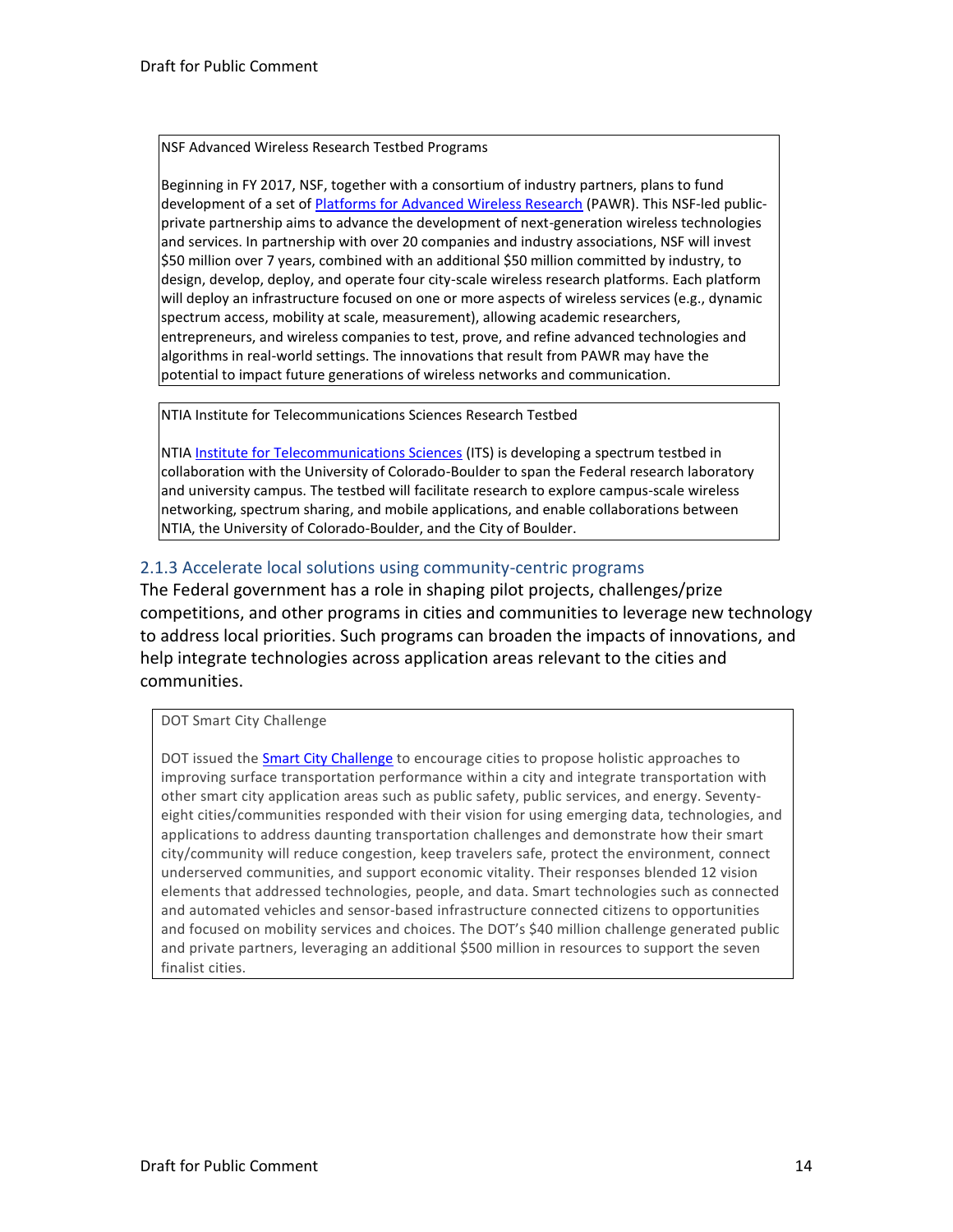#### DOE Better Communities Alliance

The [Better Community Alliance](https://betterbuildingsinitiative.energy.gov/bca) (BCA) is a new DOE-led network of 70 cities, counties, nonprofits, philanthropies, and companies with the goal of creating cleaner, smarter, and more prosperous communities for all Americans. Through the BCA, which is part of the Better Buildings Initiative, DOE is creating a one-stop shop for cities and counties to plug into DOE resources to support them in tackling energy and environmental challenges. As part of the BCA, DOE will gather key stakeholders to promote knowledge exchange and collaboration, while streamlining access to community-focused DOE resources and funding through coordinated assistance across programs and a common digital portal.

#### **2.2 Facilitate Secure and Resilient Infrastructure, Systems, and Services for Smart Cities/Communities**

As connectivity and interdependencies of smart city/community solutions increase, cities/communities should manage risk by increasing the security, resiliency, and extensibility of critical infrastructure, systems, and services for long-term value. These efforts are important to reduce the cost of hazards and malfunctions, in terms of lives, livelihood, and quality of life.

#### 2.2.1 Enable cities/communities to assess, leverage, and enhance existing infrastructure, systems, and services

Cities and communities have already invested substantially in their current infrastructure. It is therefore important for cities and communities to find ways to leverage existing infrastructure, systems, and services to increase efficiency, security, reliability, and resiliency. For example, the City of Boston has been able to leverage data from its 630,000 residents using the Waze application to rethink its traffic planning,  $6\,$ with the goal of producing time and fuel savings, without adding new infrastructure or changing the behavior of its residents. Similarly, researchers at Vanderbilt University are partnering with the Nashville Metro Police Department and Nashville Fire Department to develop tools to improve upon existing emergency response infrastructure and services.<sup>7,8</sup> With funding from NSF, the team is developing a Smart City Emergency Response Hub, a next-generation system that anticipates incidents and allocates resources efficiently, securely, and reliably. It is leveraging current infrastructure and services together with innovations in sensing, wireless communication, predictive analytics, and human decision-making and behavior.

[https://www.nsf.gov/awardsearch/showAward?AWD\\_ID=1640624&HistoricalAwards.](https://www.nsf.gov/awardsearch/showAward?AWD_ID=1640624&HistoricalAwards)

 $6$  Waze (/weiz/) is a GPS-based geographical navigation application program that was first developed and popularized by Waze Mobile. It works on smartphones and tablets with GPS support and provides turnby-turn information and user-submitted travel times and route details including traffic and incidents. "Waze," *Wikipedia*, last modified December 7, 2016[, https://en.wikipedia.org/wiki/Waze.](https://en.wikipedia.org/wiki/Waze)

 $7$  "CPS EAGER: Experiments with Smart City Hubs: Integration Platform for Human Cyber-Physical Systems In Smart Cities," [https://www.nsf.gov/awardsearch/showAward?AWD\\_ID=1528799&HistoricalAwards.](https://www.nsf.gov/awardsearch/showAward?AWD_ID=1528799&HistoricalAwards)

<sup>&</sup>lt;sup>8</sup> "Integrated Safety Incident Forecasting and Analysis,"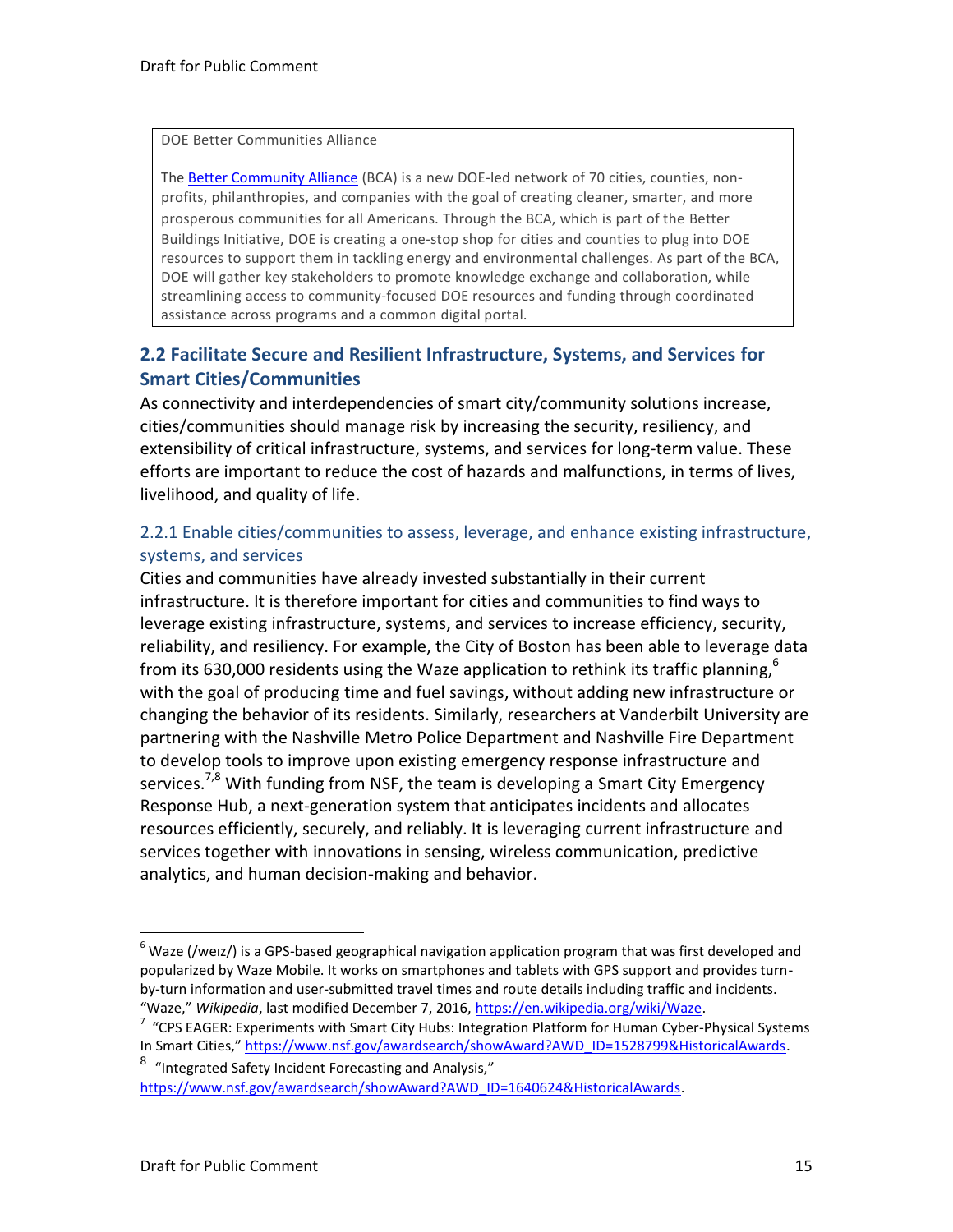The Array of Things, A Partnership among Argonne National Laboratory, the University of Chicago, and City of Chicago<sup>9</sup>

As cities explore smart solutions as part of urban modernization, assessing and leveraging existing expertise, resources, and infrastructure, they may be able to identify emerging challenges and adopt smart city/community innovations. Led by DOE's Argonne National Laboratory, the University of Chicago, and the City of Chicago, and funded by NSF, the Array of [Things](https://arrayofthings.github.io/) exemplifies a successful ongoing and expanding partnership. Innovations are being deployed to improve public health and welfare, and city operations. Researchers are leveraging city resources, and researchers and city representatives are continually learning from one another. The Array of Things is a network of interactive, modular sensor boxes being deployed. A key element of the system is modularity so that new sensors can be added as needed. Currently, sensors evaluate metrics like temperature, light, carbon monoxide, nitrogen dioxide, sulfur dioxide, ozone, sound, particulate matter, and pedestrian and vehicle traffic to better understand their links to health outcomes, transportation safety, and crime. These real-time, location-based data are provided to researchers, policymakers, developers and residents, who are working together to make Chicago healthier and more livable. Chicago anticipates operating more efficiently and realizing cost savings by proactively addressing challenges such as urban flooding and traffic safety. In addition, residents should be able to track their personal exposure to air contaminants, enabling them to consider factors such as urban heat islands, air quality, or excessive noise and congestion, when navigating the city.

DOE Pacific Northwest National Laboratory Wide Area Resiliency & Recovery Program

Pacific Northwest National Laboratory (PNNL), led by DOE, [Wide Area Recovery & Resiliency](http://nwrtc.pnnl.gov/projects/programs.stm)  [Program \(](http://nwrtc.pnnl.gov/projects/programs.stm)WARRP) created a framework for urban areas, critical infrastructures, and military installations to enhance wide-area recovery efforts in response to chemical, biological, radiological, or nuclear (CBRN) events, to enable a timely return of basic services and social and economic order. PNNL's efforts included work with DHS, the State of Colorado, and the City of Denver to explore and develop an all-hazards regional recovery framework to enable critical recovery decisions at a regional level, and provide context to local jurisdictions to develop their own operational recovery plans. Additionally, with FEMA, an urban area recovery planning aid was developed as a guide to inform the development of recovery plans and strategies in response to CBRN events. In addition to DOE, DHS, and FEMA, CDC, EPA, HHS, and DOD were also were involved in the work, along with local and state authorities; the resources have been made available to other cities as well.

2.2.2 Support cities/communities in designing new secure and resilient infrastructure, systems, and services

In designing and building new infrastructure, systems, and services, security and resiliency should be key considerations. For example, cyber-physical systems (CPS) and

 $9$  "MRI: Development of an Urban-Scale Instrument for Interdisciplinary Research," [https://www.nsf.gov/awardsearch/showAward?AWD\\_ID=1532133&HistoricalAwards.](https://www.nsf.gov/awardsearch/showAward?AWD_ID=1532133&HistoricalAwards)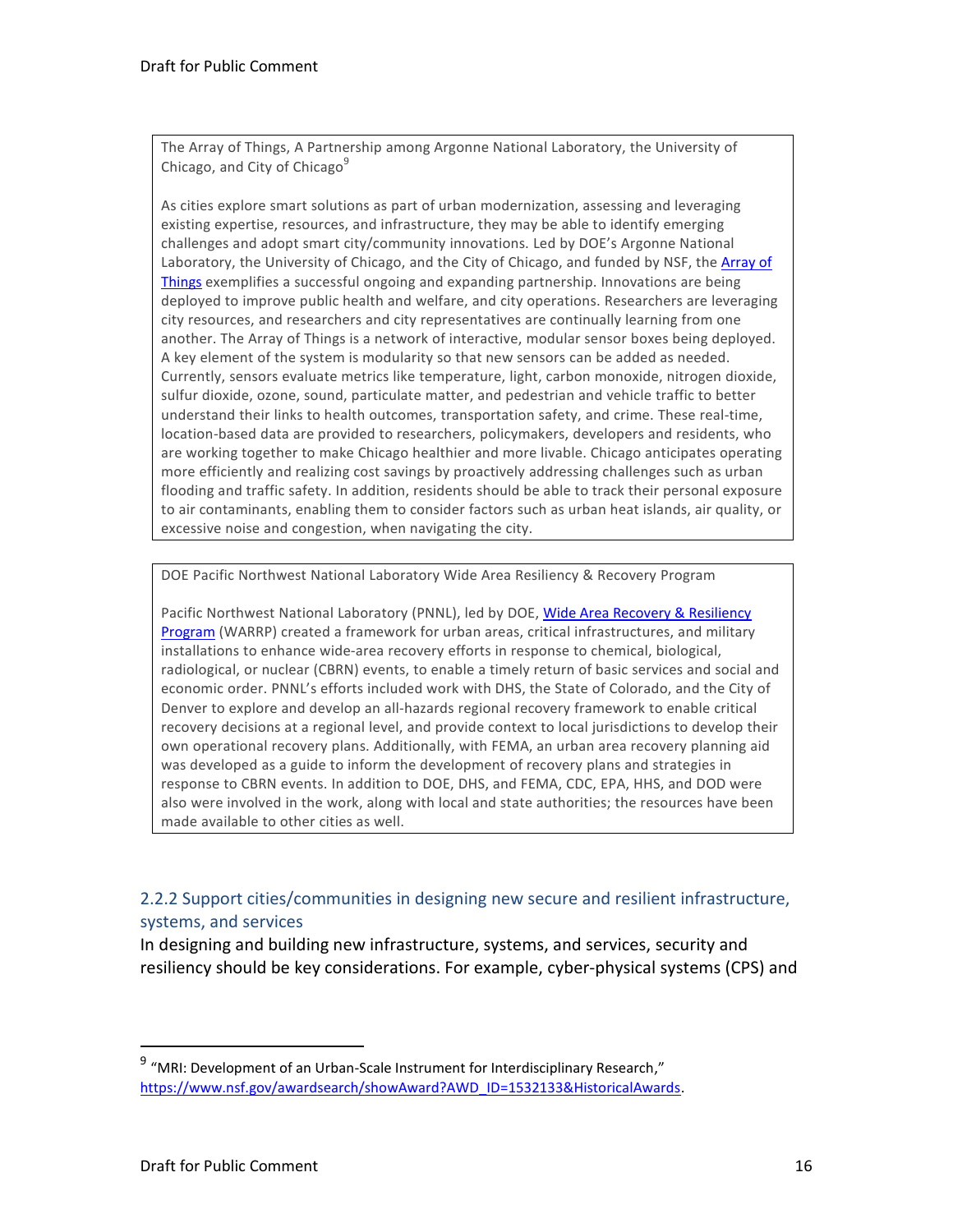$I$ <sub>0</sub>T<sup>10</sup> are playing increasingly important roles in cities/communities, from remote healthcare to transportation to the electric grid. At the same time, CPS and IoT are increasing cybersecurity risks through the introduction of new attack surfaces. These new vulnerabilities yield the need to build security and resiliency into new infrastructure and systems. Whether referencing the forward collision prevention capability of a car, a telehealth system's ability to adapt to circumstances in real-time, or the latest IoT innovation, these systems are a source of competitive advantage in today's innovation economy and provide vast opportunities for smart and connected cities/communities. However, the consequences of unintentional faults or malicious attacks in CPS and/or IoT could have severe impact on human lives and the environment, in urban and rural areas alike. The DHS Science and Technology Directorate's [Cyber Physical Systems](https://www.dhs.gov/science-and-technology/csd-cpssec)  [Security program](https://www.dhs.gov/science-and-technology/csd-cpssec) is working to addresses such CPS and IoT concerns. Proactive and coordinated efforts are needed to strengthen security and reliability for CPS and IoT more broadly.

#### DOE and NIST Smart Grid R&D Programs

[DOE's Smart Grid program](https://energy.gov/oe/services/technology-development/smart-grid) is developing innovative technologies, tools, and techniques to move to a modern electric grid distribution delivery system. Smart Grid efforts are pursuing strategic investments to improve reliability, operational efficiency, resiliency, and faster outage recovery to meet the ever-changing capabilities necessary to meet our Nation's evolving electricity needs. These needs include accommodating the increasing customer-owned distributed power generation (such as solar photovoltaics); supporting the shift towards the electrification of transportation/electric vehicles; enabling greater customer choice and control over electricity consumption; being more resilient to extreme weather conditions; reducing the duration and number of outages; and, at the same time, maintaining affordability. Smart Grid investments are focused on Advanced Distribution Management Systems, Transactive Controls, Microgrids, and Resilient Electric Distribution.

[NIST's Smart Grid program](https://www.nist.gov/engineering-laboratory/smart-grid) complements DOE's efforts with an emphasis on measurement methods, best practices, and guidelines for interoperable smart grid technologies that enhance safety, security, resilience, and reliability, and enable new architectures for the electric grid of the future that may support new energy resources, stakeholders, and market models.

#### 2.2.3 Foster smart infrastructure, systems, and services with long-term capacity Cities and communities often face tight budgets that can severely constrain future decisions on infrastructure. By making strategic forward-looking decisions now, cities

 $10$  Automobiles, medical devices, building controls and the electric grid are all examples of CPS. Each includes smart networked systems with embedded sensors, processors, and actuators that sense and interact with the physical world and support real-time, guaranteed performance in safety-critical applications. This points to developing CPS with greater assurances of safety, security, scalability, reliability, interoperability, and verifiability. By contrast, the closely related area of IoT represents a broader ecosystem with the potential for connecting tens of billions of devices and integrating many CPS technologies. IoT continues to emerge and expand as costs drop and the confluence of sensors, platforms, and networks increases.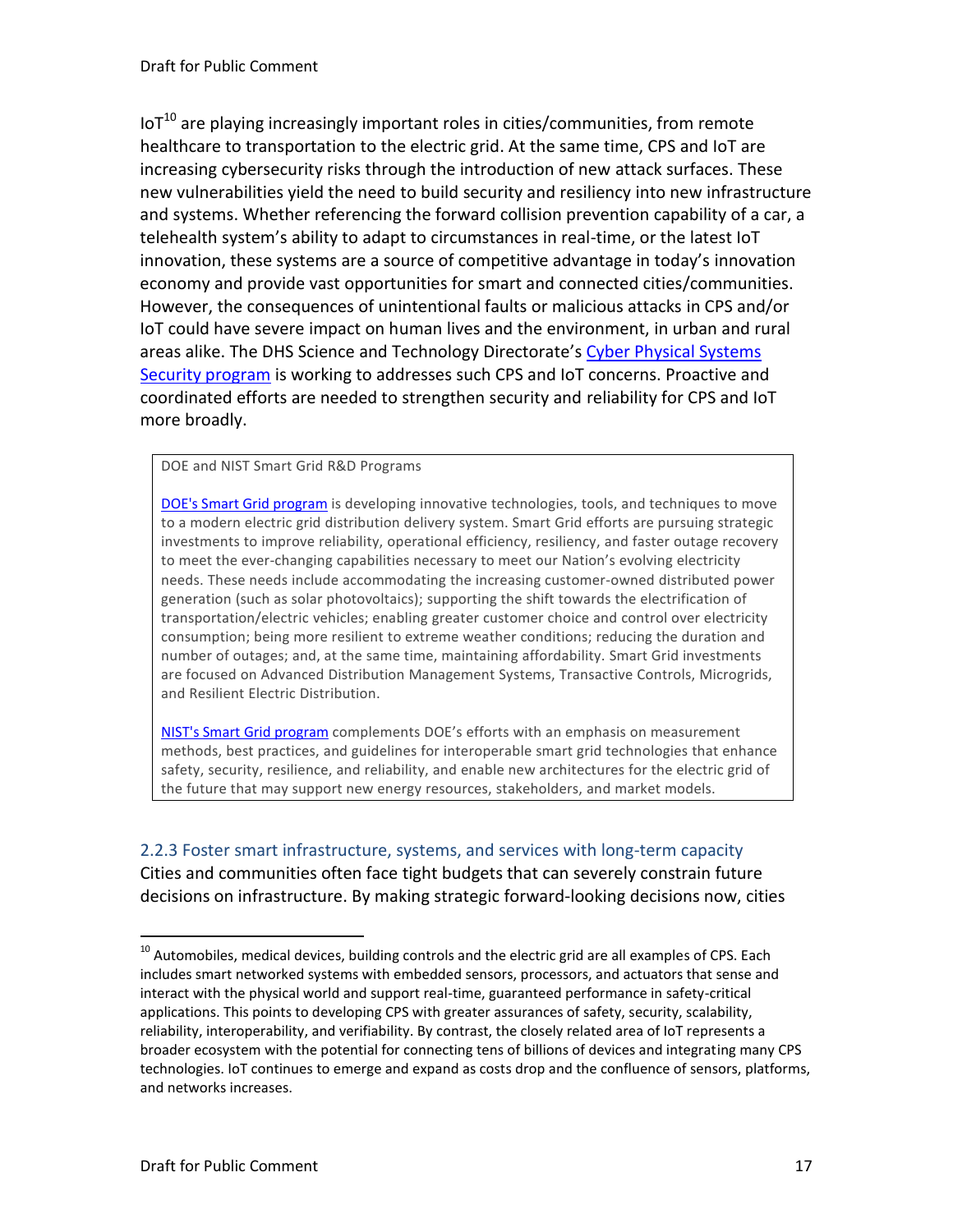and communities can be better prepared for future growth and changes in technology. The Federal government can help cities and communities determine ways to build for future capacity and to collaborate across sectors to create more resilient, interoperable systems that provide key services in a cost-effective manner. For example, if a city or community is installing fiber optic communications, it may be cost-effective to install excess capacity to improve extensibility in anticipation of future demand. Likewise, spectrum sharing offers a mechanism to coordinate across application areas and increase the long-term capacity and scalability of the wireless infrastructure. In both cases, if additional projects are pending, anticipated, or projected, projects may be phased together to support a single digging operation, as well as a one-time allocation of resources. In addition, data from smart infrastructure can support decisions about infrastructure repair, retrofit, and redesign to improve long-term value. By taking an integrated approach, i.e., coordinating across multiple sectors, such as water, electricity, and telecommunications, cities and communities can develop intelligent, cost-effective solutions for satisfying user demand for services.

#### **2.3 Foster Smart Cities/Communities through Data and Knowledge Sharing, Best Practices, and Collaboration**

Knowledge sharing and collaboration could enable replication and scaling of smart city/community innovations across cities and communities both in the United States and globally. Data sharing and interoperability are critical, as data are the foundation of improved decision-making. The Federal government offers diverse tools and tactics, e.g., toolkits, convening workshops, and grant programs, to enable technology scaling across application areas and geographic boundaries. Toward increasing global competitiveness, the Federal government can cultivate best practices for sharing of data, innovations, and exports.

#### 2.3.1 Advance secure, privacy-preserving data sharing and interoperability

By their very nature, smart city/community goals require the analysis of many different types of data from many different sources. For example, improving environmental quality and enhancing sustainability requires fusing data from air quality and traffic, energy usage, water quality, and other monitoring systems. Reducing traffic congestion requires integrating data from roadway infrastructures, vehicles, public transit, weather, and others. In the case of healthcare, improving the outcomes from a heart attack or stroke requires coordination of 911 operators, emergency vehicles, monitoring systems, and traffic management to get patients as quickly as possible to a treatment location. Therefore, incentivizing secure, privacy-preserving data sharing and promoting interoperability of that data offer two key opportunities for Federal support and engagement.

Efforts to achieve comprehensive secure, privacy-preserving shared data for use within and across smart city/community infrastructure systems and services are needed. Currently, common datasets are limited or restricted to comparatively few infrastructure providers or sectors. Additionally, the privacy and security of data yields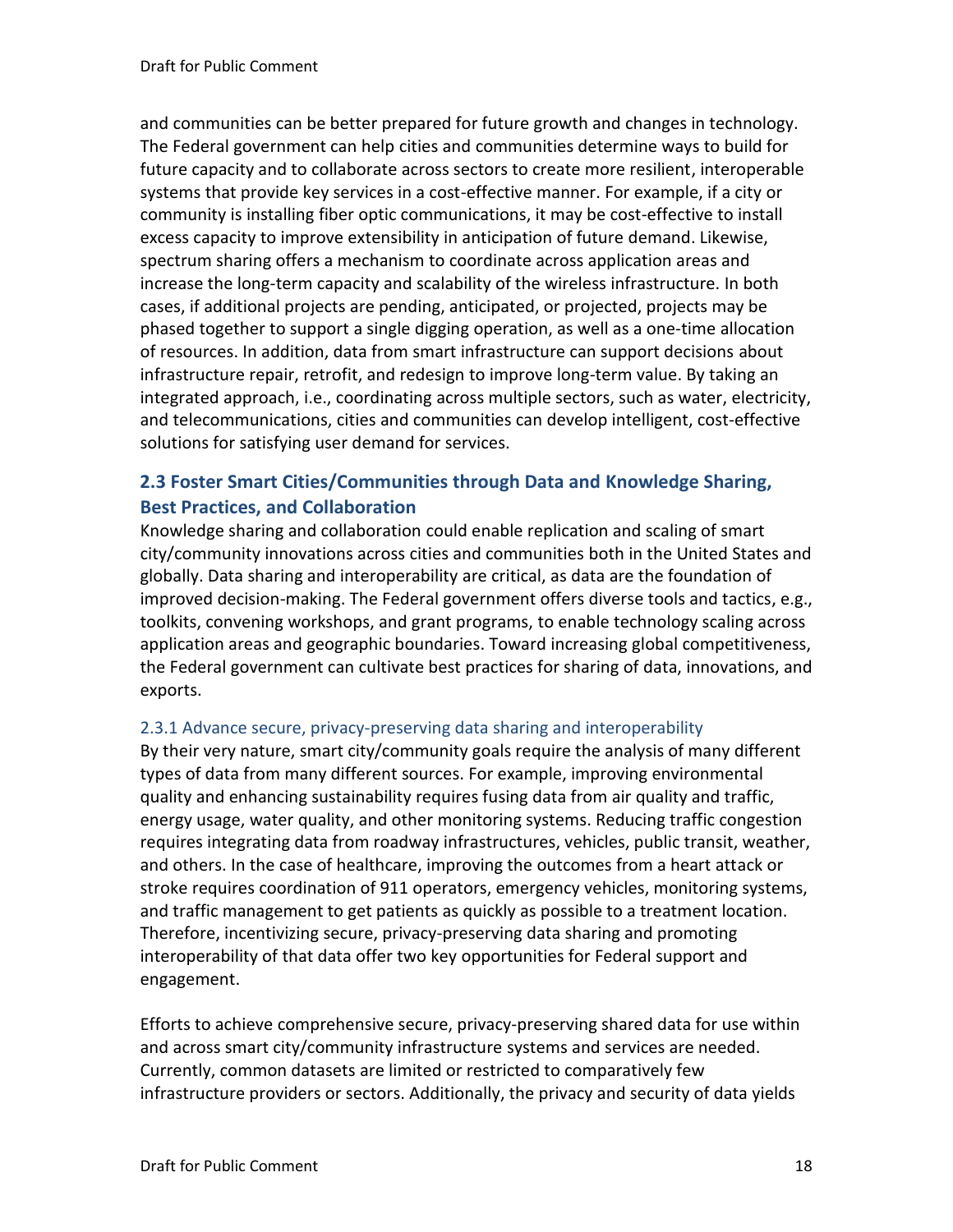challenges. In the case of datasets to support health innovation in cities/communities across the United States, NIH launched the [Precision Medicine Initiative](https://www.nih.gov/research-training/allofus-research-program) (PMI) with an initial investment of \$200 million in FY 2016.<sup>11</sup> PMI aims to gain better insights into the biological, environmental, and behavioral factors that drive disease. PMI tackles the aforementioned challenges, making data available to researchers across providers and sectors, and managing highly sensitive information. A cornerstone of this investment is storing, managing, and moving highly sensitive data from one million individuals, making them accessible to researchers. Innovations in data infrastructure (including software and hardware) are enabling this ambitious effort, addressing challenges in data management, movement, and analysis.

In addition to NIH's PMI, Federal agencies are generating extensive datasets on a wide variety of topics ranging from the environment and census to transportation, energy, and beyond. Through the Open Data Initiative, agencies have been working to make these datasets easier to find and use through resources like [Data.gov.](https://www.data.gov/) Continued efforts to make relevant Federal agency datasets readily available to communities, entrepreneurs, innovators, and researchers will enable new analytics and capabilities that will in turn enhance understanding of cities/communities and their needs. Additionally, while there are clear opportunities for making existing data available, there are also compelling reasons for investing in the production of synthetic or simulated data to test and evaluate, for example, future or projected infrastructure solutions or disaster management strategies.

In terms of interoperability, data are often produced in multiple formats that lack standard measures, definitions, and taxonomies, thus creating substantial barriers to rapid and effective data integration and fusing for analytics. In some cases, for example, in the private sector, customized and proprietary data systems are incompatible with one another. Federal agencies working together with academic and industry partners can facilitate the development and dissemination of best practices, guidelines, and standards for interoperability. For example, Federal agencies may promote best practices by sharing their data from smart city/community applications in standardsbased, well-documented, interoperable forms. In addition, they may encourage publicprivate partnerships to help make data more interoperable and promote data sharing across sectors, technology platforms, and application areas. To advance this work, appropriate economic incentives and collaboration models that encourage sharing of interoperable data are needed. These models should take privacy and security issues into consideration.

<sup>&</sup>lt;sup>11</sup> "FACT SHEET: President Obama's Precision Medicine Initiative," last modified January 30, 2015 [https://www.whitehouse.gov/the-press-office/2015/01/30/fact-sheet-president-obama-s-precision](https://www.whitehouse.gov/the-press-office/2015/01/30/fact-sheet-president-obama-s-precision-medicine-initiative)[medicine-initiative.](https://www.whitehouse.gov/the-press-office/2015/01/30/fact-sheet-president-obama-s-precision-medicine-initiative)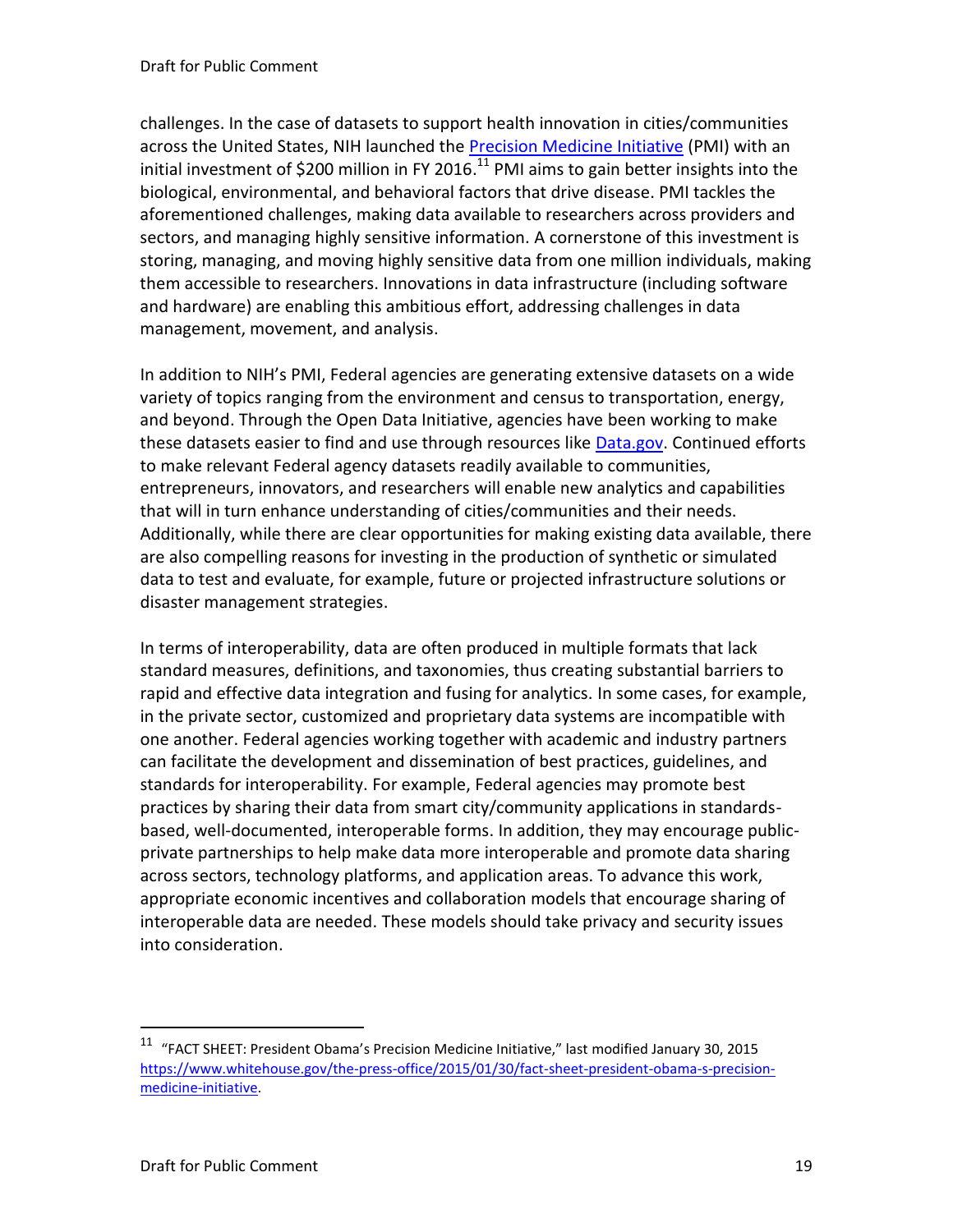Ultimately, data-centric services, capabilities and resources are central to smart city/community solutions. Federal support for the development of secure, privacypreserving data sharing and interoperability may accelerate the activities described in Sections 2.1 and 2.2 above. Their design and implementation also requires workforce development and training opportunities as detailed in Section 2.4.3.

DHS Science and Technology Directorate, Homeland Security Advanced Research Projects Agency, Data Analytics Engine

The [Data Analytics Engine](https://www.dhs.gov/science-and-technology/apex-data-analytics-engine) (DA-E) uses emerging storage, security, computation, and analytics technologies to rapidly leverage and convert data to decisions for Homeland Security systems, missions, and operations. Many IoT applications require real-time analytics to maintain situational awareness and make decisions for quick action. Additionally, most real-world IoT environments involve multi-latency networks due to heterogeneous network interconnections, and multi-party networks, as different IoT sub-networks may be deployed and/or owned by different entities. DAE is exploring how emerging technologies can be applied to reliably and securely collect, stream, and analyze large quantities of IoT data in real-time.

U.S. Census Bureau Open-Source City Software Development Kit

The U.S. Census Bureau's open-source [CitySDK p](https://uscensusbureau.github.io/citysdk/)roject makes valuable data and app development accessible by communities and civic innovators. To help incubate new apps that are based on open data, including smart cities/communities apps with broad civic benefits, the Census Bureau launched a pilot program of data innovation workshops, delivered in close collaboration with city experts, to help solve the most pressing local issues. The pilot program helps bridge the data production and management gap between Federal, state, and city data, and scales nationally through the Census's 50 State Data Centers Program. A key focus of the pilot is helping cities break down data silos to enable smarter disaster response.

DHS Science and Technology Directorate First Responders Group

DHS Science and Technology Directorate's [First Responders Group](https://www.dhs.gov/science-and-technology/first-responders) is exploring the need for diverse types of geospatial data for emergency response in future cities and communities. The group is exploring how better access to a diversity of interoperable data sources and powerful analytics could inform and protect the safety of firefighters responding to an incident, enable next-generation, more intelligent firefighting systems, and allow safer and more efficient evacuation in the event of a disaster.

#### 2.3.2 Facilitate replication and scaling through best practices

The Federal government has a role in helping cities identify best practices and boost replication and scaling across geographic boundaries by facilitating multi-city programs. Exemplary areas where best practices may improve scaling include intelligent transportation systems that cross geographic boundaries; remote healthcare systems that work in any city; and regional air quality improvements through coordinated local action. By bringing multiple Federal agencies together with local governments, academia, industry, and non-profit stakeholders to collaborate on shared solutions broadly adoptable to many cities, the cities can leverage each other's investments and reduce barriers to the adoption of such solutions. Through best practices and economies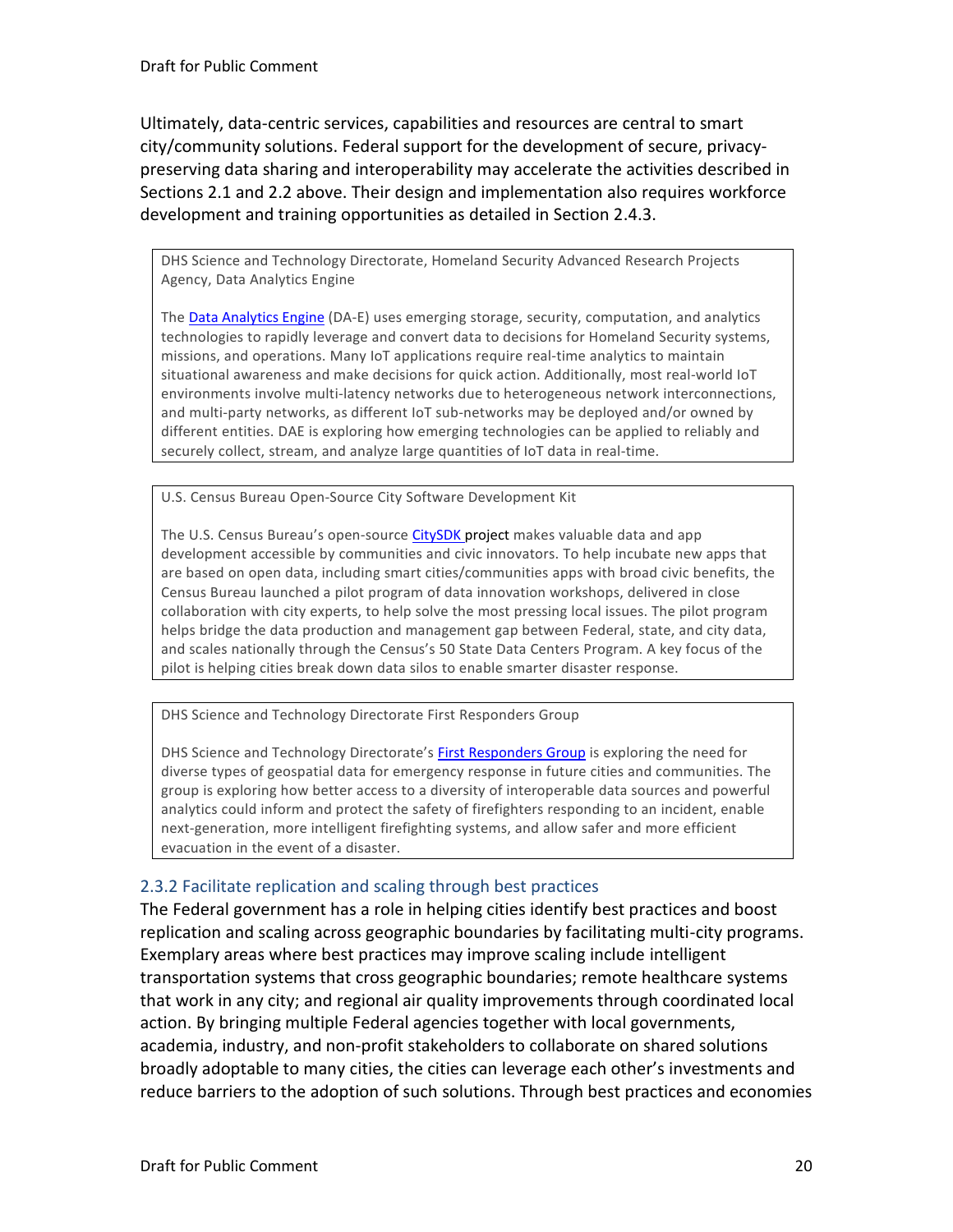of scale, more cities and communities of all types can leverage, scale, and replicate each other's successes.

#### NIST Global City Teams Challenge

NIST's [Global City Teams Challenge](https://www.nist.gov/el/cyber-physical-systems/smart-americaglobal-cities) (GCTC) is a collaborative platform to promote replicable, scalable and sustainable models for incubation and deployment of interoperable, standardsbased IoT solutions and demonstrate their measurable benefits in smart cities and communities across the Nation and around the world. In its 2016 round, GCTC has recruited and incubated over 100 "Action Clusters," or teams of diverse stakeholders with a common objective, including participation from over 120 cities and 300 companies, universities, and other organizations worldwide. In the 2017 round, GCTC is establishing multi-team "SuperClusters," which bring together Action Clusters to take on grand challenges, such as the Transportation, Energy/Utility/Water, and Healthcare SuperClusters. This initiative brings together groups of communities formed around lead cities and private sector partners to work with NIST and its collaborators, including DOT, DHS, NSF, EPA, and NTIA, to develop "blueprints" for shared solutions that will be collaboratively implemented and replicated in multiple cities and communities.

#### 2.3.3 Foster global collaboration to drive innovation

While cities and communities have unique characteristics, they face common challenges regionally and globally. Global issues affecting cities and communities include increased consumption of non-renewable energy, impacts associated with natural and man-made disasters, variability in climate and severe weather events, access to safe sanitation and potable water, and efficient distribution of food. By engaging internationally, e.g., through programs like [NSF's S&CC program](https://www.nsf.gov/funding/pgm_summ.jsp?pims_id=505364) an[d NIST's GCTC,](https://www.nist.gov/el/cyber-physical-systems/smart-americaglobal-cities) or in fundamental research that addresses such global problems, technologists and researchers are able to share innovations and new approaches to common problems. In one specific example, the Array of Things project (see case study in section 2.2.1) is expanding its reach to other parts of the world, to understand the impact of different physical environments on the reliability of its technology, and to create a network of users who can share data, information, and approaches.

#### 2.3.4 Boost global technology trade and investments opportunities

Smart cities and communities across the United States should think beyond their geographic borders and consider global trade and investment opportunities. An effective strategy for creating such opportunities focuses on local needs, while also seeking solutions broadly and sharing successes internationally.

Global trade, investments, and export opportunities are enabled by sharing best practices and promoting interoperable technology. For example, the International Trade Administration and the U.S. Commercial Service's Smart Cities Task Force can foster deeper knowledge and opportunity sharing across the United States and globally. Specifically, their trade promotion activities support joint implementation of best practices across global borders; and their trade policy and sector work with foreign governments can assist U.S. companies with market access challenges (e.g., see the [Smart Cities, Regions & Communities Export Opportunities Report\)](https://www.export.gov/smartcities).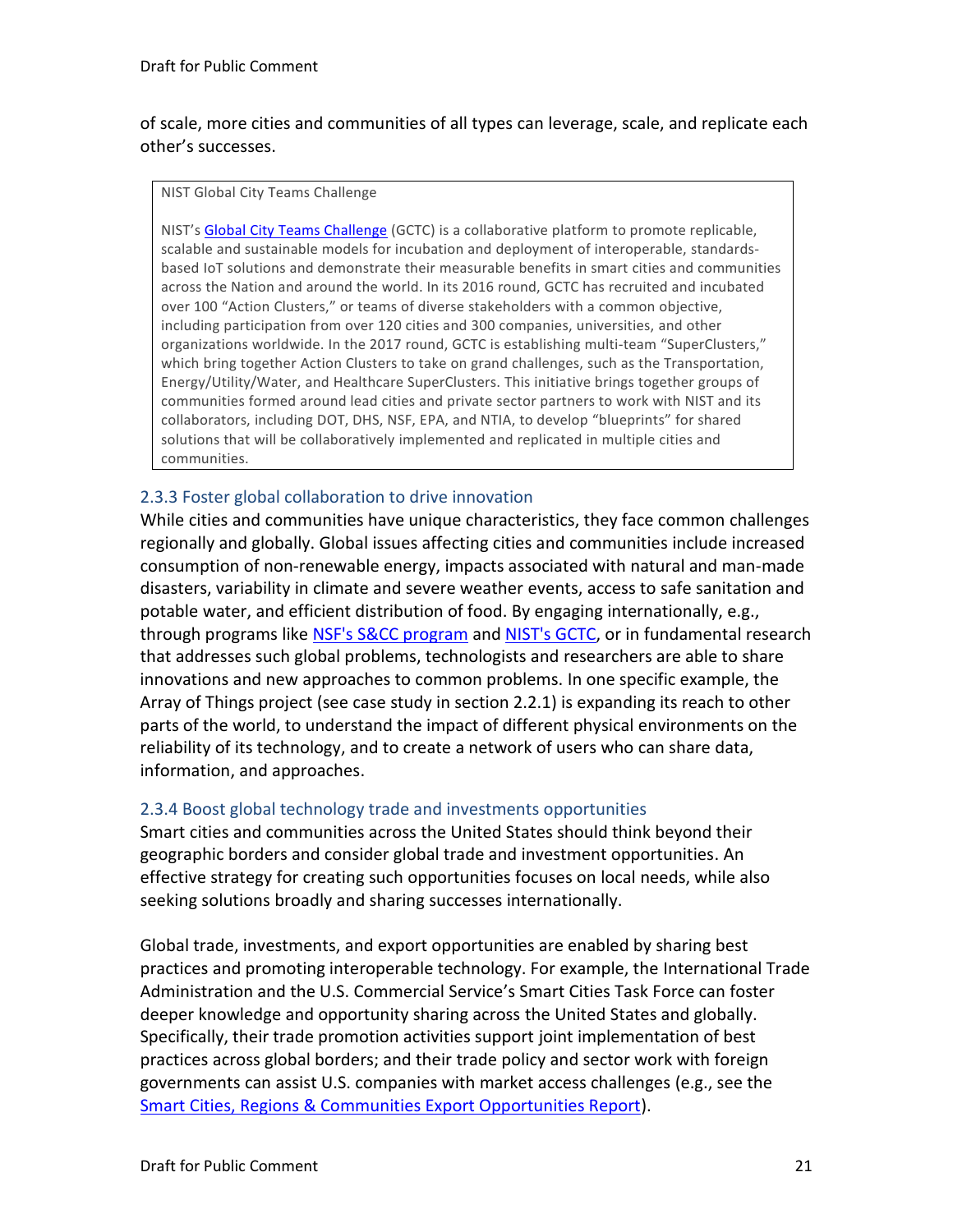Additionally, local leaders are challenged to ensure their cities and communities do well for residents of all races, ages, socioeconomic levels, and skill sets; and for those who have moved recently as well as those who have lived in a particular locale for generations. To meet these diverse requirements, city/community leaders can look to examples of successful solutions regionally, nationally, and then globally. One such example is developing and sharing best practices for context-aware technology designed for use by people with differing native languages, cultural references, disabilities, and cognitive abilities. Inclusive environments such as these should further support global opportunities, beyond the borders of the United States.

#### **2.4 Enable Evaluation of Progress and Long-term Growth of Smart Cities/Communities**

Long-term growth and sustainability of smart cities/communities initiaitives requires evaluating progress, demonstrating benefit, and investing in human capital. The Federal government, working with state, local, academic, and industry partners, can contribute to developing standards, metrics, and economic models for evaluation that can be easily adapted on the local level. In addition, the long-term sustainability depends on workforce training and communicating successes to all stakeholders, including the public.

#### 2.4.1 Promote standards and metrics for evaluation

Key features of an effective smart city/community system are interoperability, replication and scalability, extensibility, and ability to update. Interoperability enables modular designs that allow cities/communities to build solutions in manageable budget increments and enable options and choices among competing solutions. Replication and scalability allows cities/communities of all sizes and types to adopt successful solutions deployed in other cities/communities. Extensibility allows cities/communities to plan for future growth and evolving needs. Updating capabilities ensure that smart infrastructure systems that may be deployed for decades can be updated as technology evolves. All of these features require an underlying foundation of voluntary, consensusbased standards and best practices developed through industry-led processes, along with a robust testing and certification capacity that supports these standards.

The Federal government can play an effective role in promoting the emergence of global smart cities/communities standards and best practices by providing relevant technical expertise and facilitating industry-led processes. This activity would seed private-sector testing and certification capacity for uniform smart city/community accreditation.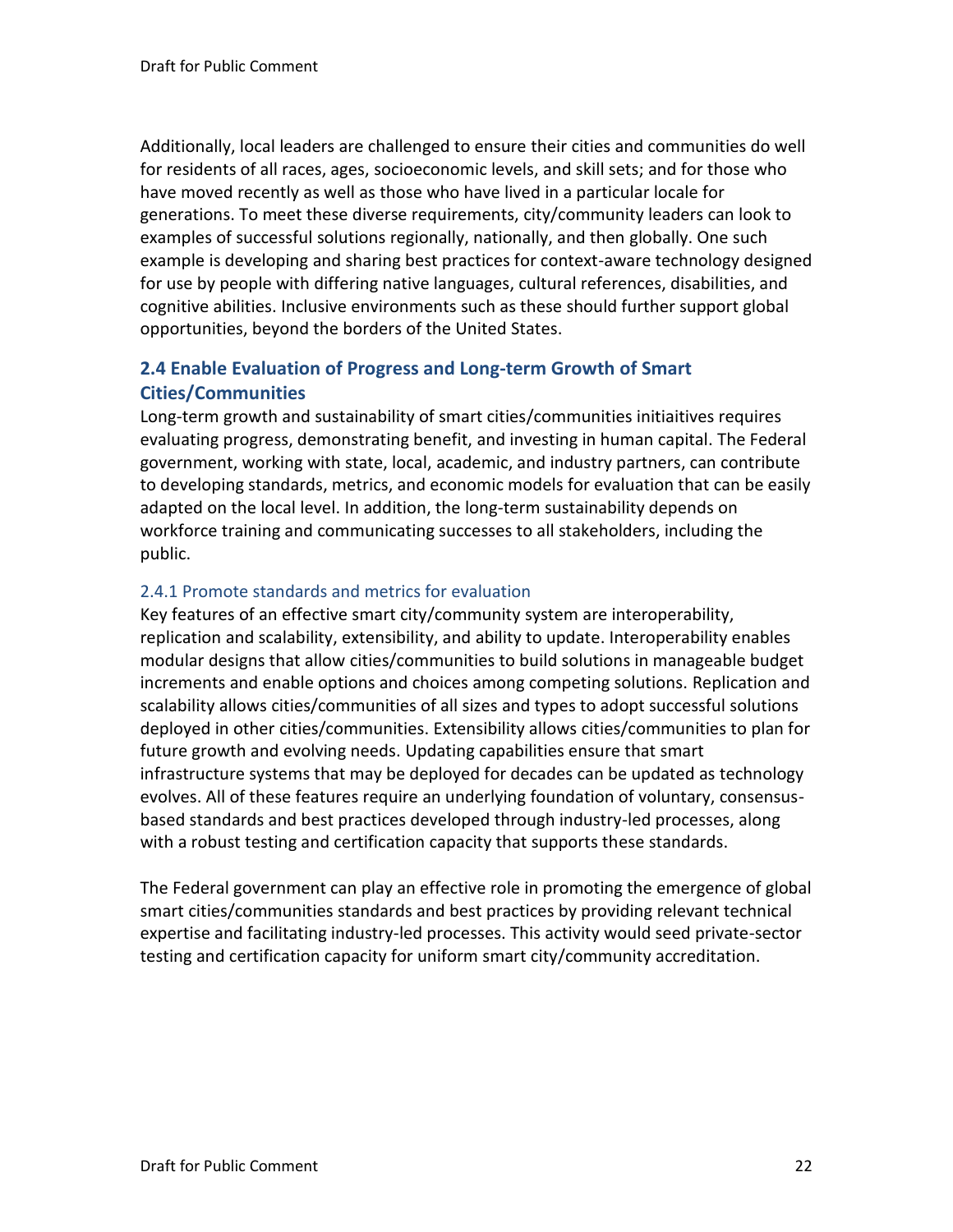NIST Internet of Things-Enabled Smart City Framework

NIST and its collaborators have launched a new international coalition dedicated to developing an **IoT-Enabled Smart City Framework**, with an initial release planned for summer 2017. Through an open, technical working group studying real-world smart city applications and architectures, the coalition may identify pivotal points of interoperability, where emerging alignment on best practices and standards can enable a landscape of diverse but interoperable smart city solutions. Coalition members include the American National Standards Institute; the U.S. Green Building Council; the Telecommunications Industry Association (TIA); the Republic of Korea's Ministry of Science, Information and Communications Technologies, and Future Planning; the Italian National Agency for New Technologies, Energy, and Sustainable Economic Development; the European Telecommunications Standards Institute; and the FIWARE Foundation.

#### 2.4.2 Support economic models for evaluation

With cities and communities now being analyzed and understood as complex systems of systems, city-/community-scale economic models are increasingly important. Such economic models offer a means to evaluate and demonstrate impact and return on investments for smart city/community initiatives, evaluate progress in real time and make as-needed adjustments, and plan investments in the future. Technical expertise within the Federal government may support cities and communities in developing economic models and evaluation methods. These capabilities require an underlying framework of metrics and measurement methods, including quantifiable key performance indicators, and Federal agencies can facilitate their development. In doing so, unique characteristics of cities and communities should be considered to ensure that models and methods are easily adaptable to the local level.

NTIA Broadband Technology Opportunities Program Evaluation Study

NTIA contracted ASR Analytics, LLC, to conduct an independen[t Broadband Technology](https://www.ntia.doc.gov/files/ntia/publications/asr_final_report.pdf)  [Opportunities Program \(BTOP\) Evaluation Study](https://www.ntia.doc.gov/files/ntia/publications/asr_final_report.pdf) of the long-term economic and social impacts of the \$4 billion in American Reinvestment and Recovery Act grants awarded under BTOP. Examples of the analysis included evaluating the impacts of BTOP infrastructure spending on gross domestic product (GDP) in the areas served by the new broadband infrastructure. For the base case of a 2.0 percent increase in broadband availability, BTOP infrastructure spending could be expected to yield \$5.7 billion in increased output annually, using Czernich et al. as a basis for extrapolation.<sup>12</sup> Kolko provide a basis for estimating the increase in employment due to broadband infrastructure spending.<sup>13</sup> Based on Kolko's estimates, the additional broadband infrastructure provided by BTOP could be expected to create more than 22,000 long-term jobs and generate more than \$1 billion in additional household income each year.

<sup>&</sup>lt;sup>12</sup> Nina Czernich, Oliver Falck, Tobias Kretschmer, and Ludger Woessmann, "Broadband Infrastructure and Economic Growth," *The Economic Journal* 121 (2011): 505—532, doi:10.1111/j.1468-0297.2011.02420.x.  $^{13}$  Jed Kolko, "Broadband and Local Growth," (2010): [http://ssrn.com/abstract=1680597.](http://ssrn.com/abstract=1680597)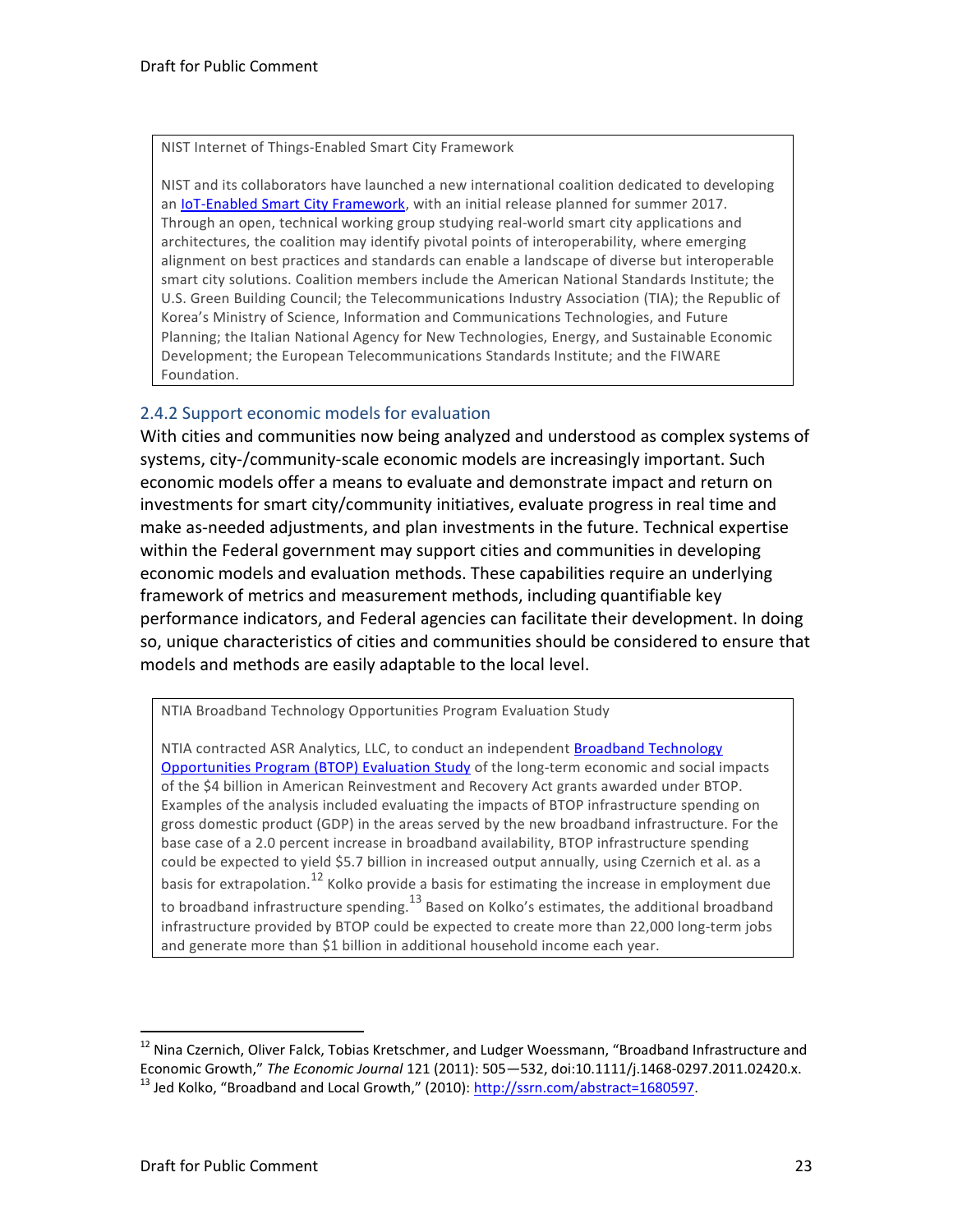#### 2.4.3 Facilitate long-term sustainability by boosting human capital

The long-term sustainability of smart cities/communities requires creating and supporting a population and workforce that are both motivated to understand and tackle local challenges and are enabled to do so through education and workforce development.

The smart cities/communities arena offers a unique opportunity for the Federal government to engage with residents to spur interest in, and motivate students to, participate in their cities/communities in meaningful ways. In one such example, through the NSF-funded Water Awareness Research and Education (WARE) program at the University of South Florida, $^{14}$  K-12 teachers and students work alongside university faculty and students to install and retrofit smart infrastructure to alleviate flooding, improve nutrient management, and execute project-based learning activities for all involved.

In addition to engaging the community, Federal agencies can continue to invest in education and workforce development initiatives to provide the foundation of knowledge for smart city/community solutions. The foundation is in STEM education, which enables individuals to understand and apply the scientific method to solve pressing challenges. Additionally, computational thinking and data analytics are a cornerstone of smart city/community applications. Beyond fundamental STEM education, next-generation cities and communities require a trained workforce for cybersecurity, defense, agriculture, energy, health, environment, transportation, research, entrepreneurship, and beyond.

NIST National Initiative for Cybersecurity Education

The [National Initiative for Cybersecurity Education](http://csrc.nist.gov/nice/) (NICE), led by NIST, is a partnership between government, academia, and the private sector focused on cybersecurity education, training, and workforce development. The mission of NICE is to energize and promote a robust network and an ecosystem of cybersecurity education, training, and workforce development. NICE fulfills this mission by coordinating with government, academic, and industry partners to build on existing successful programs, facilitate change and innovation, and bring leadership and vision to increase the number of skilled cybersecurity professionals helping to keep our Nation secure.

 $14$  "RET in Engineering and Computer Science Site: Water Awareness Research and Education," [https://www.nsf.gov/awardsearch/showAward?AWD\\_ID=1200682.](https://www.nsf.gov/awardsearch/showAward?AWD_ID=1200682)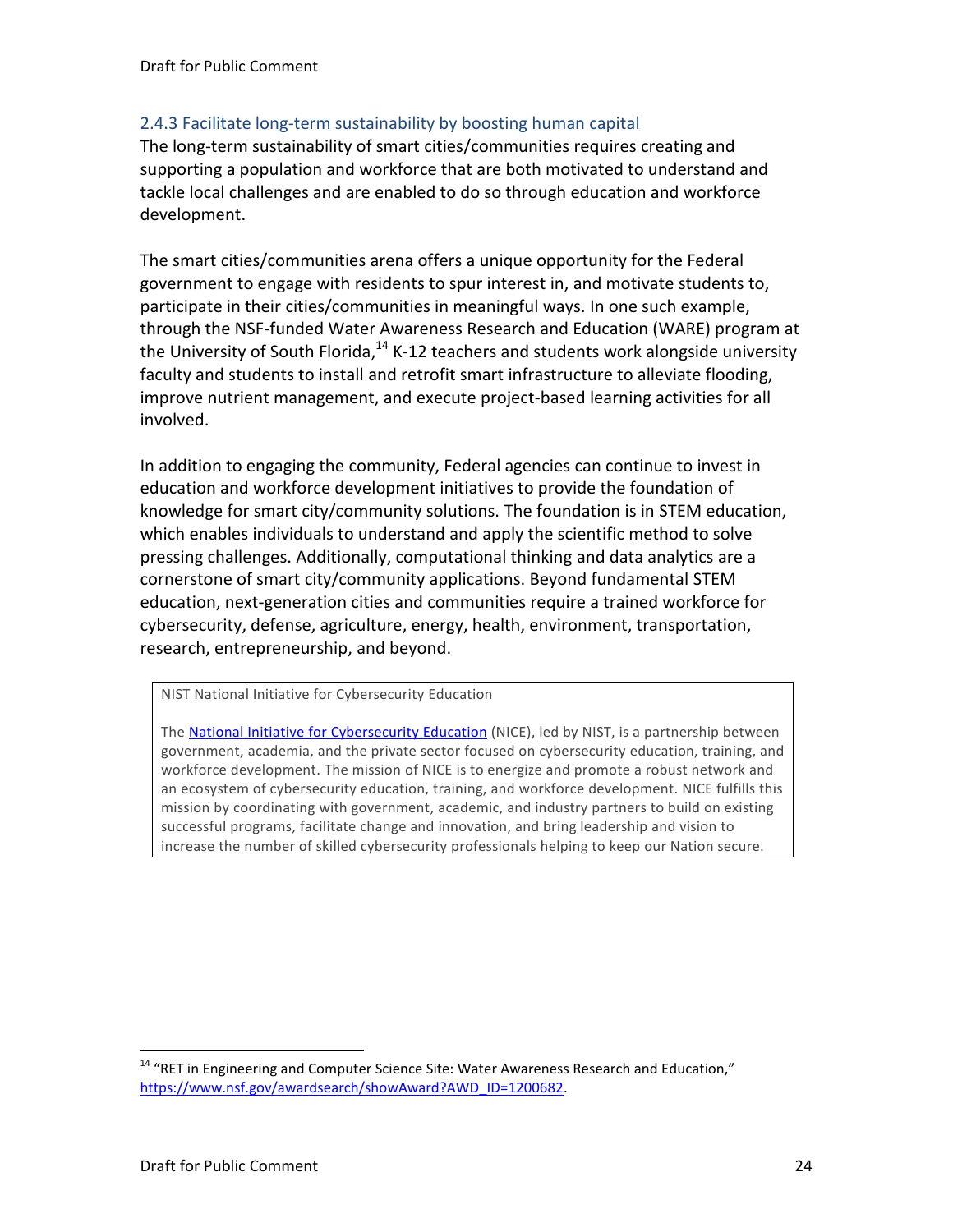NSF Cyberlearning and Future Learning Technologies (Cyberlearning) Program

NSF has supported interdisciplinary research on learning in many programs over many decades, especially in cross-directorate investments. In th[e Cyberlearning and Future Learning](https://www.nsf.gov/funding/pgm_summ.jsp?pims_id=504984)  [Technologies program,](https://www.nsf.gov/funding/pgm_summ.jsp?pims_id=504984) three NSF directorates (Computer and Information Science and Engineering; Education and Human Resources; and Engineering) fund projects that exploit emerging technologies to advance learning in multiple contexts. For example, a recent project will examine how medical and emergency response teams learn to coordinate their efforts using data from cyber-physical systems. The goal of that effort is to enhance the effectiveness of multi-team systems, particularly in the context of sociotechnical infrastructures that are driving smart and connected cities and communities.

#### 2.4.4 Communicate successes and lessons learned through cross-sector platforms

It is critical to celebrate the successes and communicate the lessons learned of smart city/community innovations, especially in forums that reach broad stakeholder audiences and cross sectors. Key to these successes have been partnerships that bring cities and communities together with academia, industry, non-profit organizations, and others to work on innovative solutions that benefit residents. Each group of stakeholders offers unique values and perspectives for smart city/community innovation, and it is becoming increasingly critical to provide mechanisms for coordinating and sharing the cross-sector, cross-stakeholder innovation, and for building capacity to maximize the benefits of strong collaborative efforts.

NSF-Supported US Ignite Application Summit

NSF launched [US Ignite](https://www.us-ignite.org/) in 2012 as a public-private partnership seeking to connect "islands" of broadband across the Nation and demonstrate the potential of game-changing new applications, "[apps](https://www.us-ignite.org/apps/)," that take advantage of smart, ultra-high-speed connections. These apps are offering new ways for communities to adopt and deploy new networking technology, enabling them to become smart and connected, and to provide never-before-imagined services that are beginning to transform public safety, healthcare, education and learning, energy, transportation, manufacturing, and more. For example, in education and learning, an app developed jointly by researchers at USC and educators in Chattanooga, TN enables STEM students in Chattanooga to learn Biology in newly immersive ways by viewing Pacific Ocean microorganisms under a 4k microscope, remotely manipulating the microscope in near real-time, and simultaneously holding high-definition video conferences with world-class university researchers – all from 1,800 miles away via a low-latency, ultra-high-speed connection. To date, nearly 40 US Ignite cities and communities across the nation have deployed gigabit connections to homes and businesses–and over 100 app concepts or prototypes that leverage these advanced networks have emerged. Since inception, US Ignite has achieved 1:1 matching support from private sector and Federal sources, with significant commitments from corporate sponsors, local cities and communities, and foundations. Every summer, the US Ignite Application Summit has brought together over 300 computing researchers, software and application developers, entrepreneurs, innovators, investors, industry executives, and mayors and other civic leaders (the 2016 summit had over 1,200 participants) to showcase the emerging content-rich, high-bandwidth, dynamic, secure, and reliable apps; identify opportunities for cross-city/community expansion of emerging apps; and catalyze new collaborations and partnerships for furthering the US Ignite ecosystem.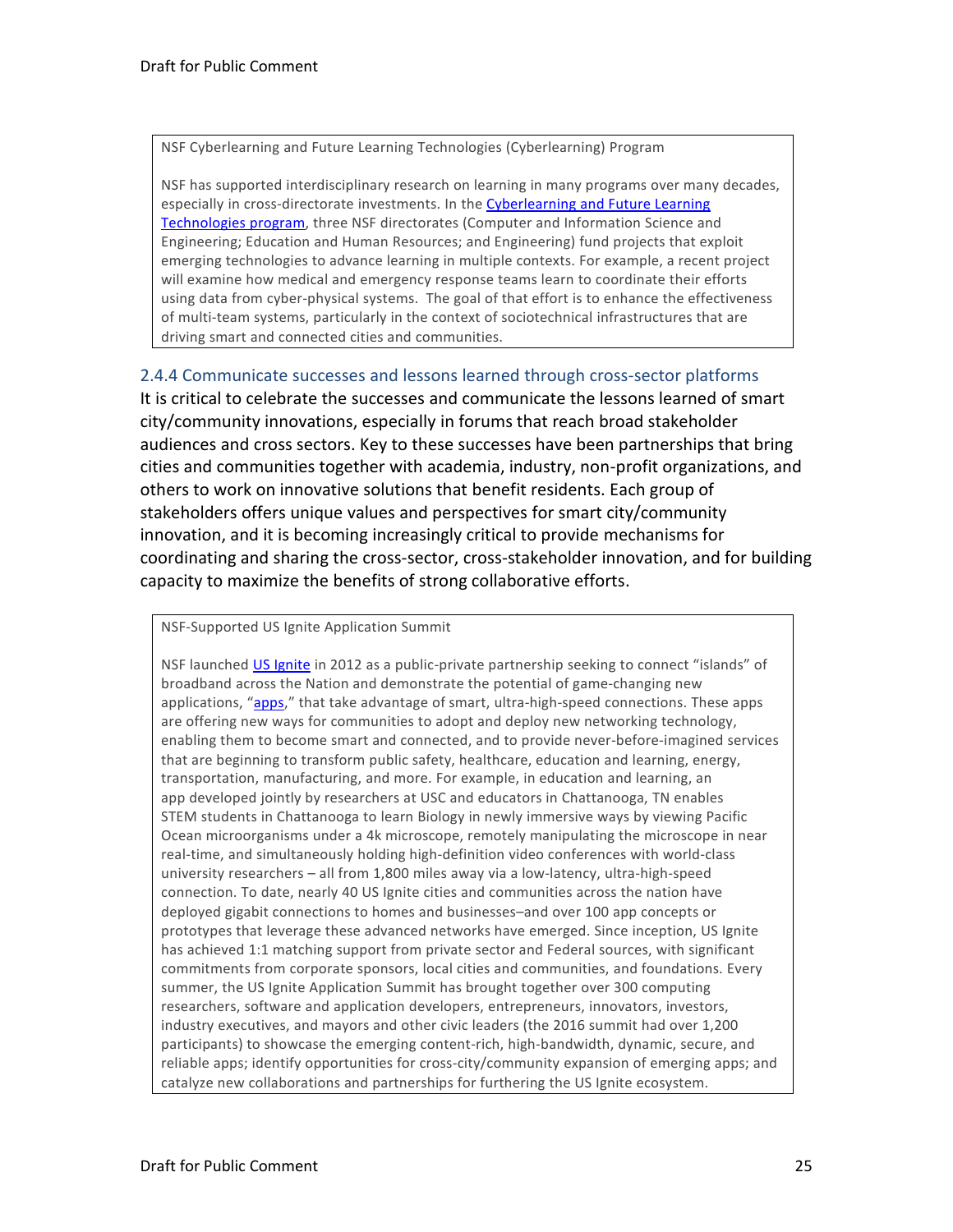NIST Global City Teams Challenge Expo

The annual [Expo for](http://www.gctcexpo.org/) NIST's GCTC is one of the largest convening opportunities in the United States for smart city/community stakeholders to celebrate progress and innovation. The 2016 GCTC Expo that took place June 13-14 in Austin, Texas, attracted nearly 2,000 attendees to see the latest developments in the rapidly expanding smart city/community sector. More than 110 cities from 11 countries gave on-stage presentations and hosted display booths at the Austin Convention Center and over 90 teams demonstrated the results of their smart city pilots and experiments.

In addition to communicating successes and lessons learned between smart city/community stakeholders in academia, industry, and government, the Federal government has a role to play in elevating smart city/community efforts for public awareness more broadly. Highlighting city/community challenges and smart city/community solutions to diverse audiences, including the public, promotes inclusive, equitable, and sustainable progress.

## **3. Summary and Next Steps**

This plan offers a shared Federal strategy for smart cities/communities that is informed by and responsive to the needs of the full spectrum of stakeholders, spanning sectors (e.g., academia, government, industry), application areas (e.g., transportation, energy, networking, health), and geographic boundaries (i.e., cities and communities themselves). The Strategic Priorities are summarized below and next steps are recommended, emphasizing the continued need for coordinated efforts among Federal agencies and through close engagement with cities/communities.

#### **3.1 Federal Strategic Priorities Summary**

This section summarizes the Strategic Priorities presented in Section 2. The Strategic Priorities are anticipated to evolve over time, particularly with input from city/community stakeholders.

#### 3.1.1 Accelerate fundamental R&D for smart cities/communities

Fundamental scientific and engineering R&D provides the foundation of knowledge for smart city/community solutions. Supporting fundamental research and transition-topractice programs that engage city/community end-users and stakeholders helps accelerate innovation and improve the value-add to cities/communities. Promoting STEM research that spans multiple disciplines and application areas is necessary to maintain and enhance U.S. smart city/community leadership.

#### 3.1.2 Facilitate secure and resilient infrastructure, systems, and services for smart cities/communities

With increasing connectivity and interdependencies of smart city/community solutions, existing infrastructure, systems, and services should be leveraged and updated, and new ones should be developed, with significant attention to security, resiliency, reliability,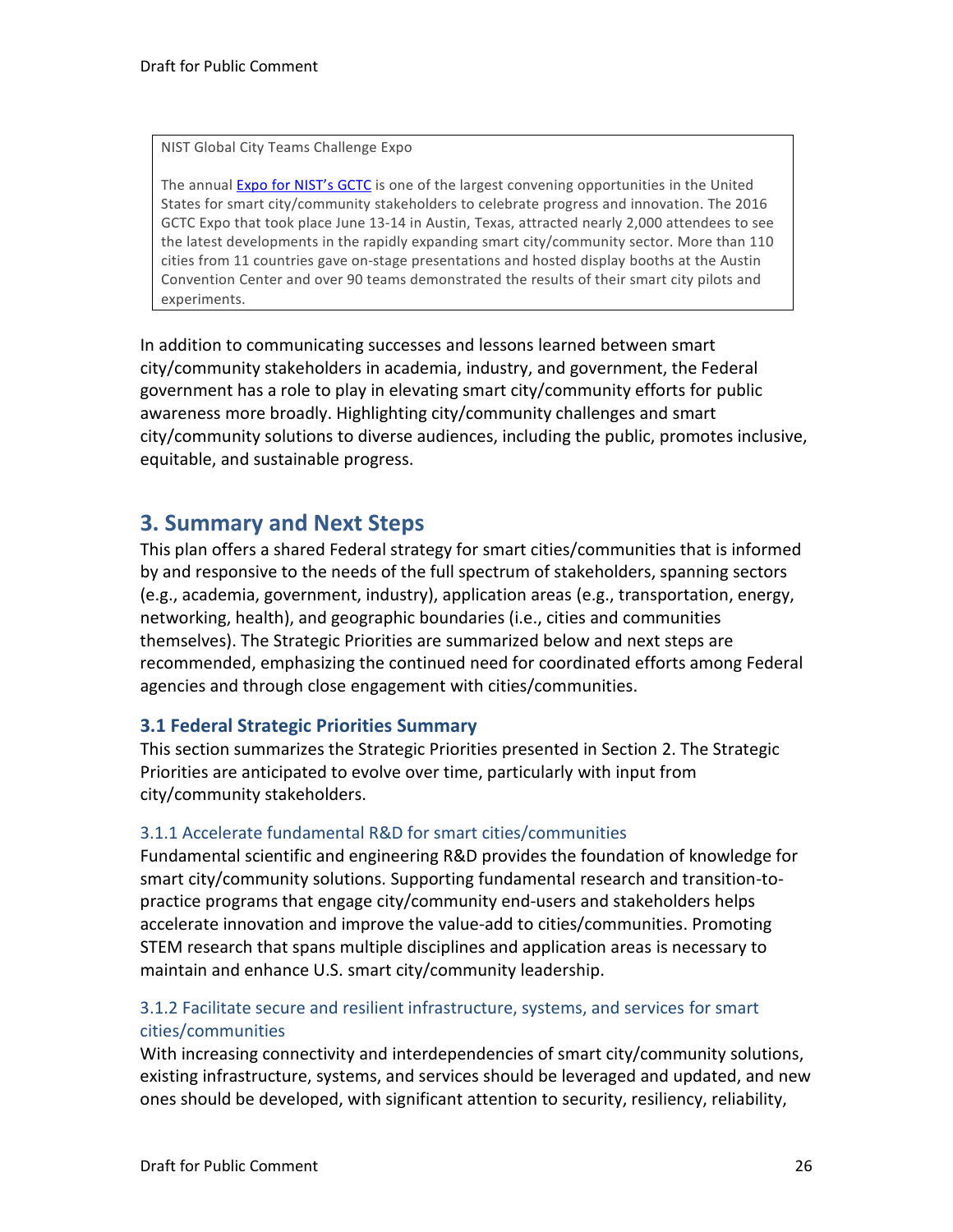interoperability, and scalability. Integrating these assurances into technology development should help to improve the long-term value and extensibility of smart city/community solutions.

#### 3.1.3 Foster smart cities/communities through data and knowledge sharing, best practices, and collaboration

Data and knowledge sharing and interoperability across application areas, smart city/community stakeholders, and geographic boundaries promotes a robust domestic and international smart cities/communities ecosystem. Catalyzing such an ecosystem should include promoting secure, privacy-preserving data sharing and interoperability, and domestic and global best practices for technology development, distribution, replication, and scaling.

#### 3.1.4 Enable evaluation of progress and long-term growth of smart cities/communities

Evaluation and decision-making for sustainable smart city/community solutions requires that cities/communities have the standards and tools needed to explore options and measure success; a workforce capable of analyzing and implementing complex systems; and examples of successful, smart city/community solutions that serve as guiding lights for emulation.

#### **3.2 Next Steps**

To enhance and support implementation of a coordinated Federal smart cities and communities strategy, the following next steps should be pursued.

#### 3.2.1 Promoting interagency coordination

The Smart Cities and Communities Task Force should continue its mission to provide an ongoing forum for interagency coordination. The group should facilitate agencies' identification of shared interests and synergistic opportunities. The diverse capabilities and communities represented by Task Force member agencies could enable a range of coordination and collaboration mechanisms such as joint funding opportunities for multi-sector and multi-technology solutions that maximize synergies and reduce duplication; and coordination of multi-agency workshops and other meetings that bring together stakeholders to understand challenges, enable solutions, identify best practices, and grow and nurture the multi-faceted community, including by fostering new collaborations. As the first step in promoting interagency coordination, the Smart Cities and Communities Task Force should post and update regularly an online resource of Federal Smart Cities and Communities Programs, a preliminary version of which has been developed. This resource should be maintained on the [NITRD website.](https://www.nitrd.gov/)

#### 3.2.2 Engaging with city/community stakeholders

A key element of this strategy constitutes close engagement between Federal agencies and cities/communities, industry, academia, and other government entities to understand local needs and to enable and mobilize solutions. Specifically, the Task Force should: